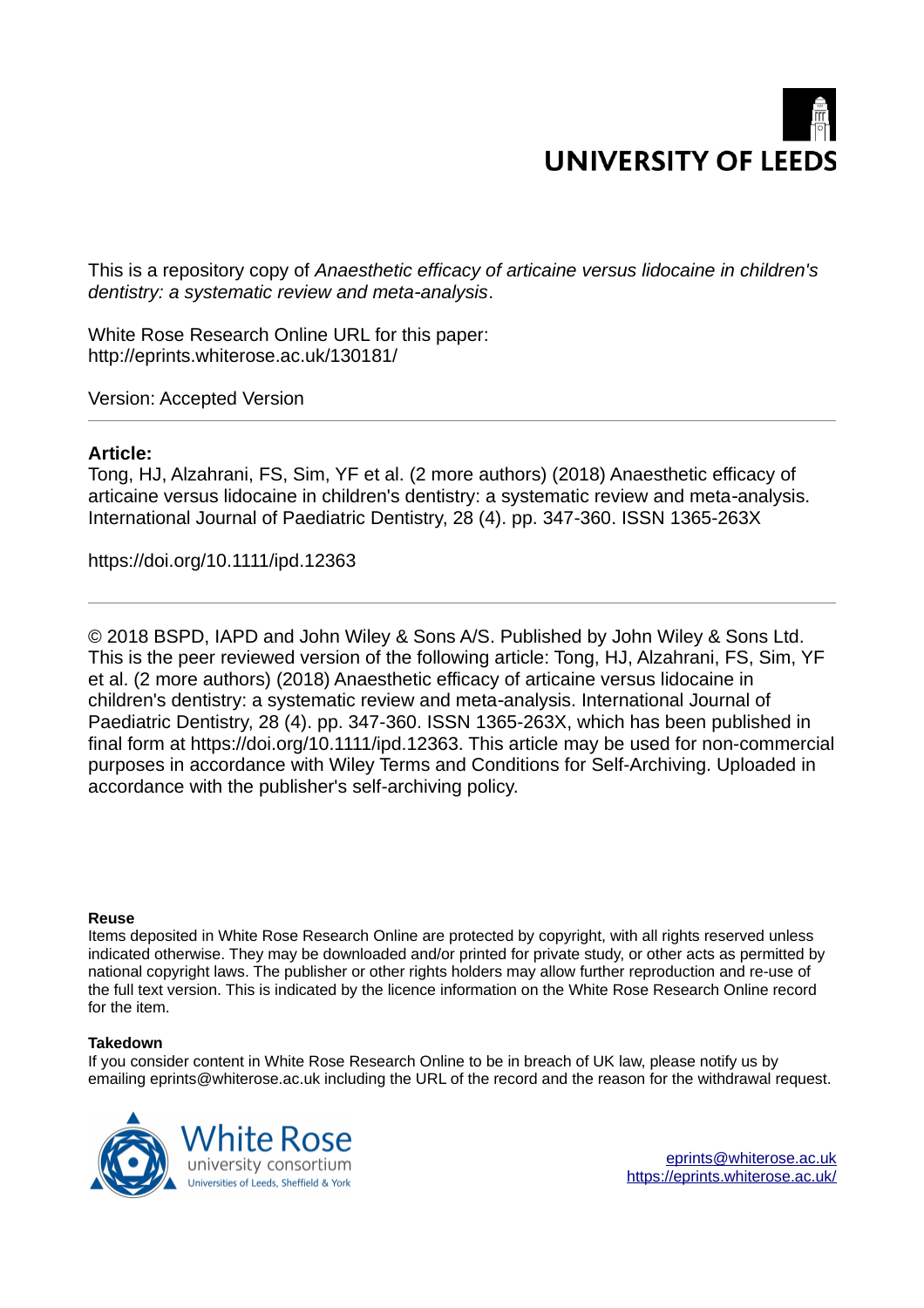**Title: Anaesthetic efficacy of Articaine versus Lidocaine in children's dentistry: a systematic review and meta-analysis.**

## **Abstract**

**Background:** Over the last few years, numerous reviews and studies have awarded articaine hydrochloride local anaesthetic (LA) a superior reputation, with outcomes of different studies demonstrating a general tendency for articaine hydrochloride to outperform lidocaine hydrochloride for dental treatment. Nevertheless, there seems to be no clear agreement on which LA solution is more efficacious in dental treatment for children. There is no previous publication systematically reviewing and summarising the current best evidence with respect to the success rates of LA solutions in children.

**Objectives:** To evaluate the available evidence on the efficacy of two local anaesthetic solutions, lidocaine and articaine, used for dental treatment in children.

**Methods:** A systematic search was conducted on Cochrane CENTRAL Register of Controlled Trials, MEDLINE (OVID; 1950 to June 2017), Cumulative Index to Nursing and Allied Health Literature (CINAHL; EBSCOhost; 1982 to June 2017), EMBASE (OVID; 1980 to June 2017), SCI-EXPANDED (ISI Web of Knowledge; 1900 to June 2017), key journals, and previous review bibliographies through June 2017. Original research studies that compared articaine with lidocaine for dental treatment in children were included. Methodological quality assessment and assessment of risk of bias was carried out for each of the included studies.

1 **Results:** Electronic searching identified 525 publications. Following the primary and secondary assessment process, 6 randomized controlled trials (RCT) were included in the final analysis.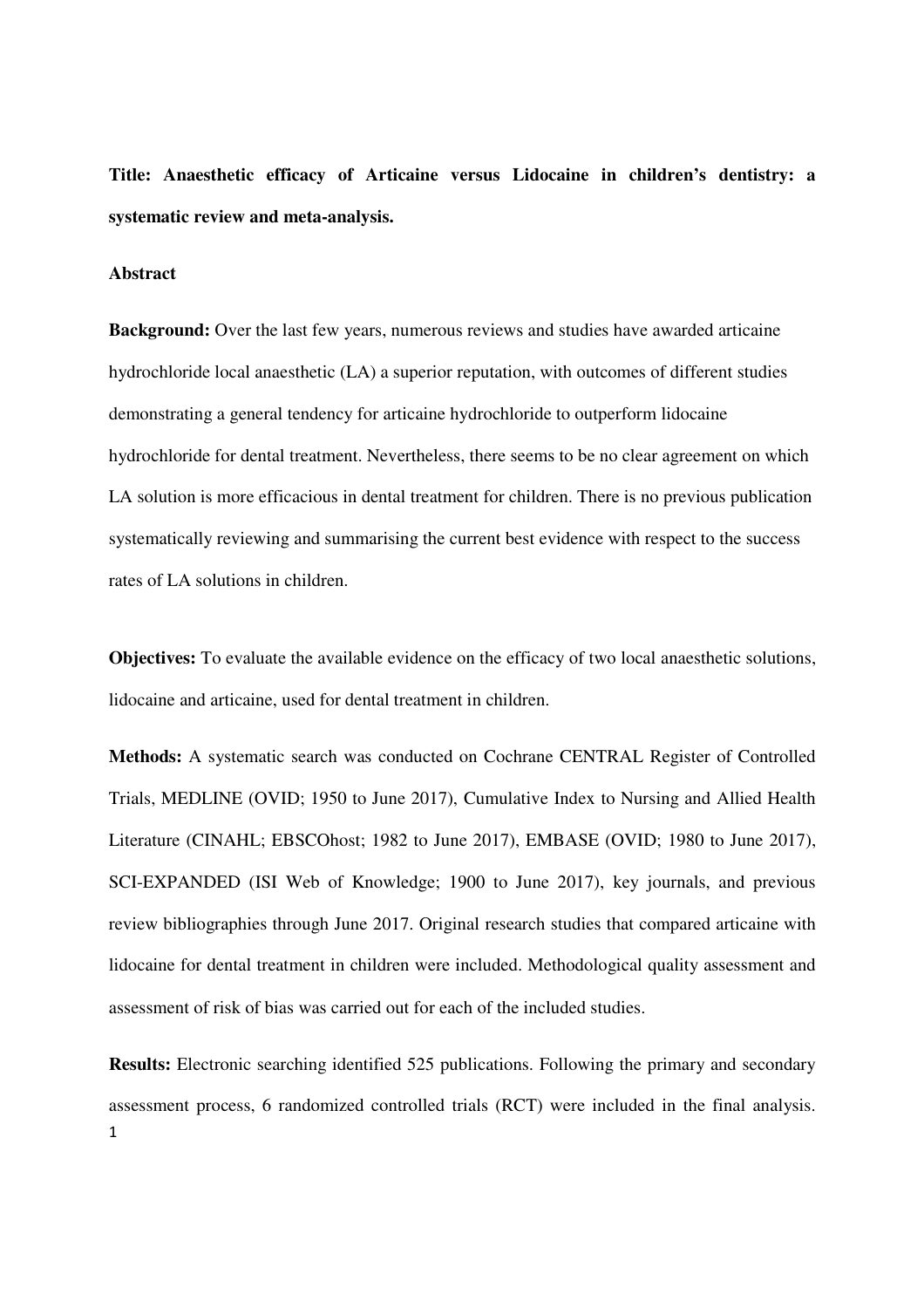There was no difference between patient self-reported pain between articaine and lidocaine during treatment procedures, and no difference in the occurrence of adverse events between articaine and lidocaine injections following treatment in paediatric patients. However substantial heterogeneity was noted in the reporting of outcomes among studies, with the quality of majority of studies being at high risk of bias.

**Conclusion:** Both articaine as infiltration and lidocaine inferior alveolar nerve blocks presented the same efficacy when used for routine dental treatments in paediatric patients. Articaine is similar in terms of safety when compared with lidocaine.

**Key-words:** Systematic review; articaine; lidocaine; local anaesthesia; children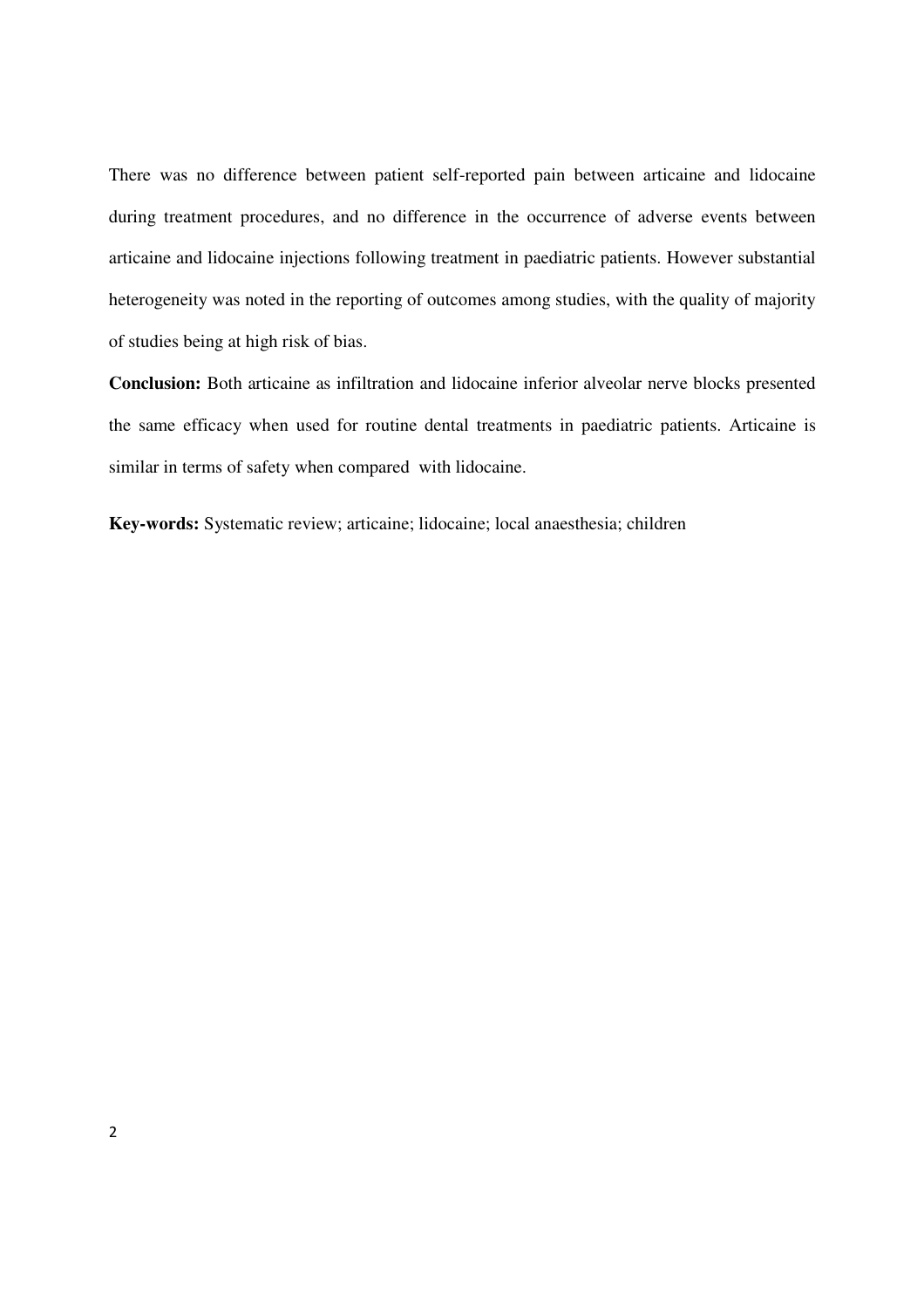## **Introduction**

Local anaesthetic (LA) solutions have been utilised in clinical dentistry to alleviate or eliminate pain associated with invasive procedures as early as the 19th Century (Malamed 2013). Since then, a broad spectrum of LA has been progressively developing (McDonald 2011). Upon its clinical availability in 1948, lidocaine hydrochloride became the first marketed amide LA, and has maintained its status as the most widely used LA in dentistry since its introduction (Vreeland et al. 1989; McDonald 2011). Proven efficacy, low allergies, and minimal toxicity through clinical use and research have confirmed the value and safety of this LA drug. Thus, it is the "gold standard" to which all new LA is compared (Malamed 2013). Over the last few years, numerous reviews and studies have awarded articaine hydrochloride a superior reputation, primarily based on the notion that it possesses enhanced anaesthetic efficacy (5-29). The results of different studies demonstrated a common trend for articaine hydrochloride to out-perform the lidocaine hydrochloride in dental applications (Dudkiewicz et al. 1987; Donaldson et al. 1987; Wright et al. 1989; Vahatalo et al. 1993; Malamed et al. 2000a; Malamed et al. 2000b; Malamed et al. 2001; Tofoli et al. 2003; Oliveira et al. 2004; Costa et al. 2005; Mikesell et al. 2005; Moore et al. 2006; Ram and Amir 2006; Robertson et al. 2007; Sierra-Rebolledo et al. 2007; Adewumi et al. 2008; Abdulwahab et al. 2009; Matthews et al. 2009; Pabst et al. 2009; Paxton et al. 2009; Tortamano et al. 2009; Katyal 2010; Nuzum et al. 2010; McEntire et al. 2011; Brandt et al. 2011; Martin et al. 2011; Yapp et al. 2011; Yilmaz et al. 2011; Arrow 2012; Odabas et al. 2012; 5-29). However, there seems to be no clear agreement on which LA solution is more efficacious in dental treatment for children.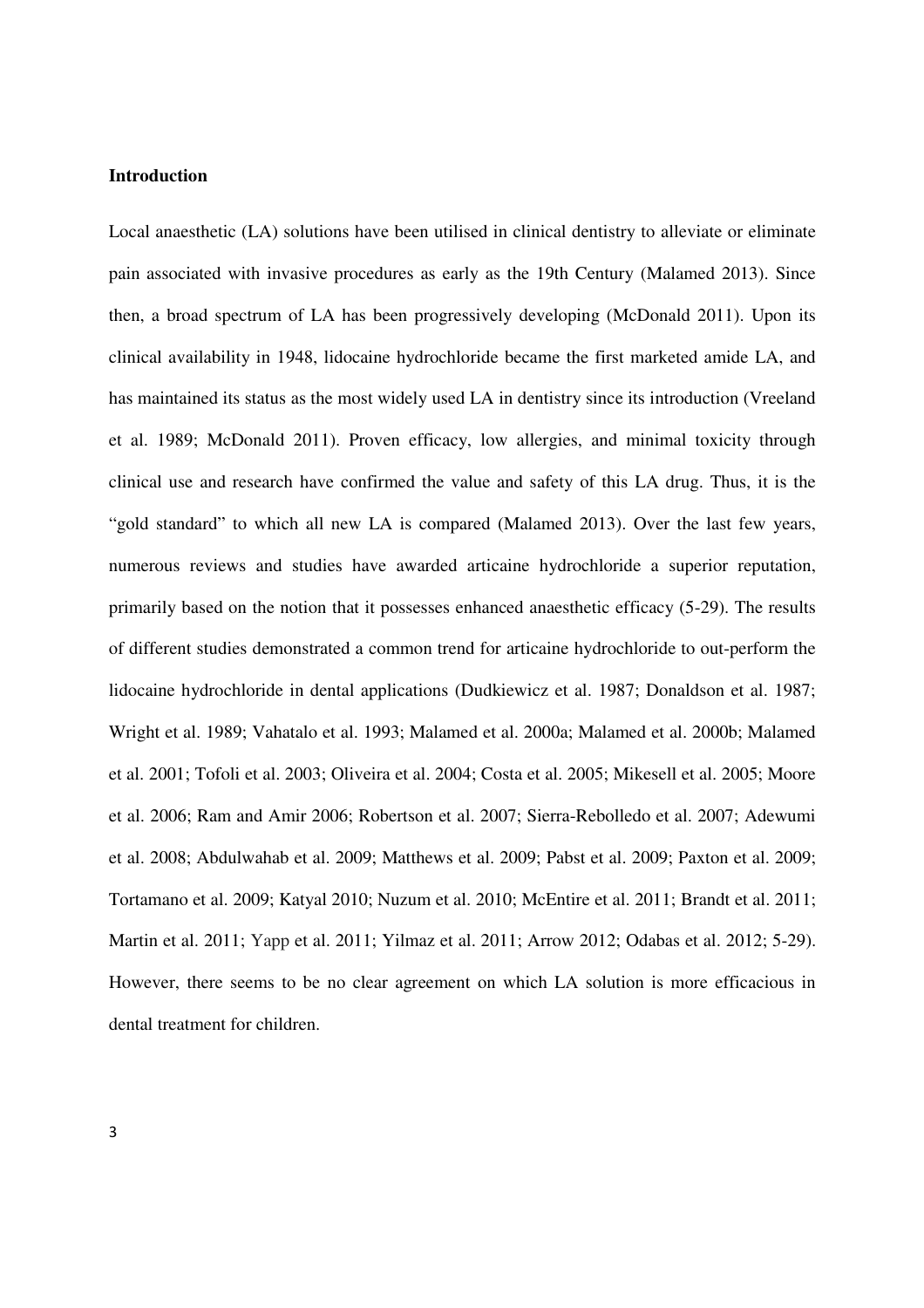A search of the literature revealed no previous publication systematically reviewing and summarizing the current best evidence with respect to the success rates of LA solutions in children. The present systematic review was carried out to address this gap in the literature. The aims of the review was to assess the efficacy of of 2% lidocaine hydrochloride and 4% articaine hydrochloride (both with epinephrine as vasoconstrictor), and to compare the outcomes, benefits, and harms of their use in the provision of pulpal and soft tissue analgesia in clinical paediatric dentistry.

## **Methods**

This review was planned, conducted, and reported in adherence to PRISMA standards of quality for reporting systematic reviews and meta-analyses. The PICO methodology was utilized to formulate the research question (Table 1). The research question was: "Does using articaine LA provide superior pulpal and soft tissue anaesthetic efficacy in child patients receiving operative or extraction treatments when compared with lidocaine LA?"

# **Inclusion and Exclusion Criteria**

An article was selected for inclusion in the review if it met the following criteria:

- Clinical trials involving human subjects who fall within the paediatric population (age  $< 16$ ) years), who were medically healthy and requiring routine dental treatment.
- Studies which provided original data generated by means of a comparative randomized controlled clinical trial design.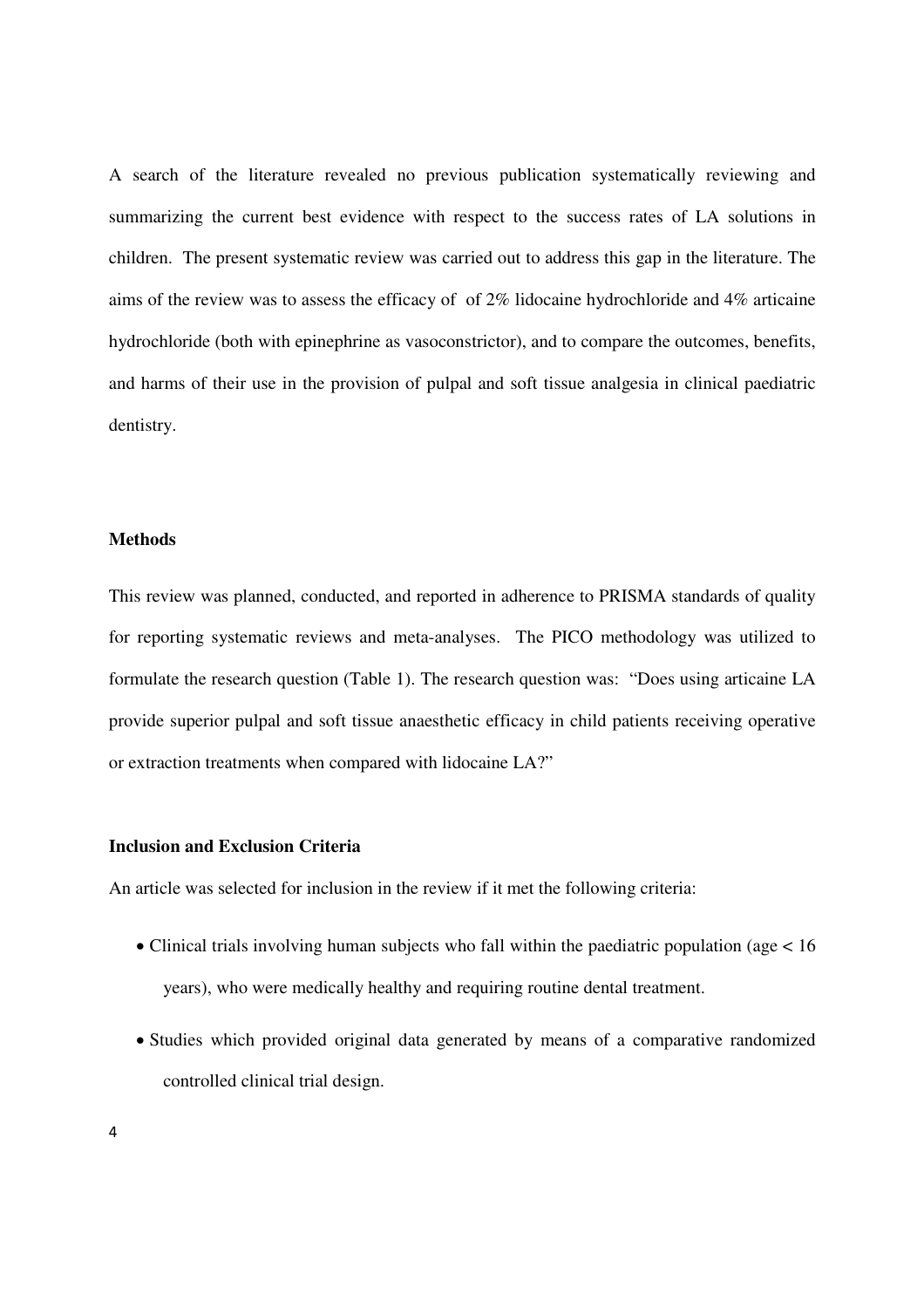- Studies evaluating the anaesthetic effect of local anaesthetic solutions of articaine compared with lidocaine, using volumes of at least 1.0 ml per administration and in combination with a vasoconstrictor, as initial application.
- Studies evaluating interactions comparing local anaesthetic solutions of articaine with lidocaine, using volumes of at least 1.0 ml per administration, and in combination with a vasoconstrictor, for maxillary or mandibular infiltration or inferior dental nerve block.
- Studies that had a clearly defined the method for evaluating anaesthetic success, as well as detailed description of the techniques for administering the anaesthetic solution. The definition of anaesthetic success was that the patient would have described their pain levels as "none" or "mild" as measured using a standard Visual Analogue Scale (VAS), Wong-Baker Facial Pain Scale (W-B FPS) or any equivalent pain scale validated to be used in children during clinical procedures. Letters to the editor, case reports, casecontrol or cohort studies, review articles and in vitro studies were excluded. Studies on computerised delivery routes and trials evaluating the less commonly used supplemental anaesthetic techniques after the routine infiltration or block anaesthesia were also excluded.

# *Search Strategy*

A structured electronic search, and reference list screening was undertaken. The following electronic databases were searched: the Cochrane CENTRAL Register of Controlled Trials, MEDLINE (OVID, 1950 to June 2013), Cumulative Index to Nursing and Allied Health Literature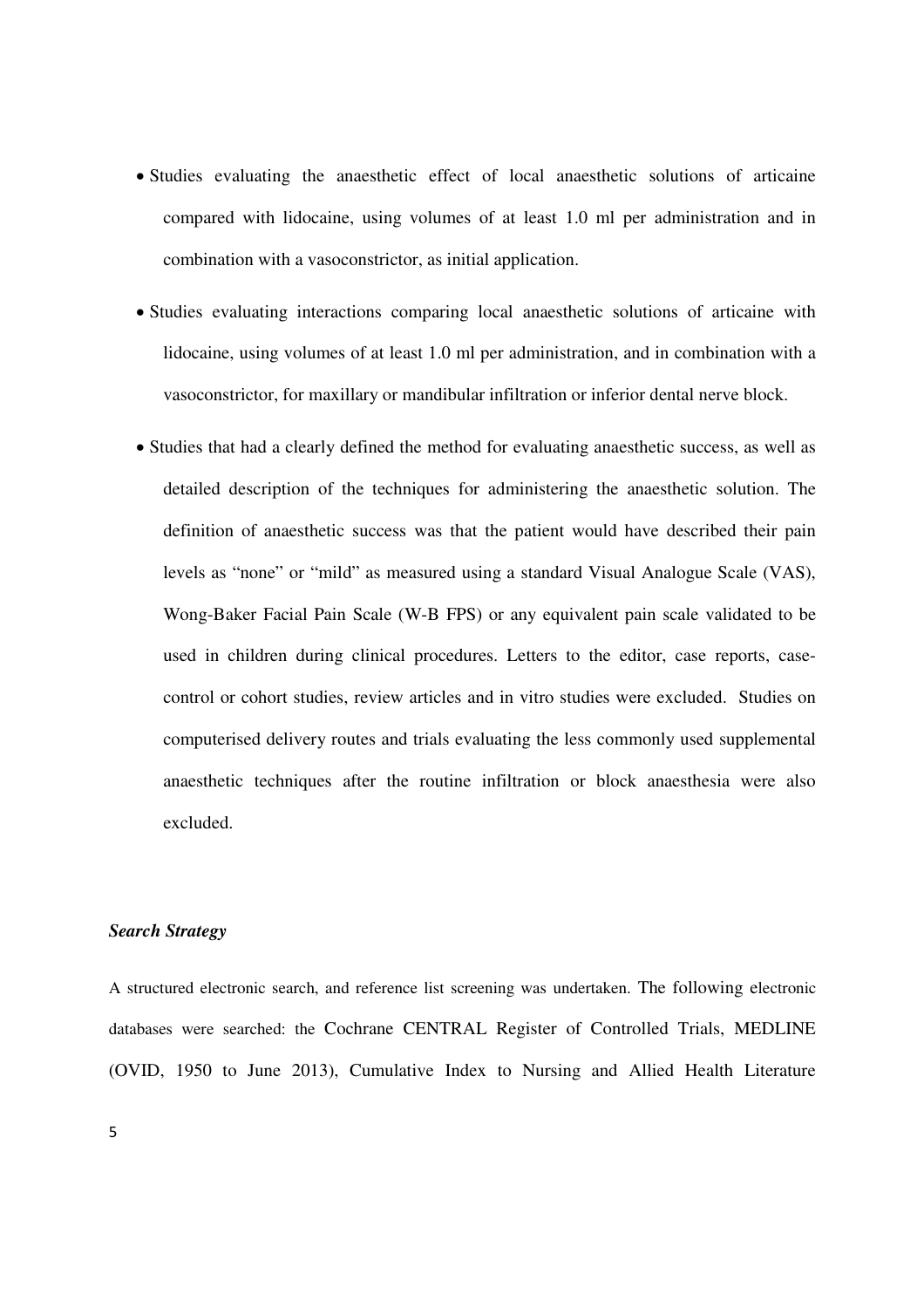(CINAHL; EBSCOhost, 1982 to June 2013), EMBASE (OVID, 1980 to June 2013), SCI-EXPANDED (ISI Web of Knowledge, 1900 to June 2013). Computerized databases were originally searched in April 2013 for the Cochrane review and the last update was carried out in June 2017. The electronic searches were complemented with a search of clinical trial registers of the reference lists of included studies and relevant systematic reviews, as well as Clinical.gov.com. Furthermore, forward citation tracking of included studies was also used to search for additional studies using the ISI Web of Knowledge. In addition to publications located by this electronic search strategy, attempts to enhance the available references were made. Hand searches were made by reviewing the reference lists of relevant articles, clinical trials, and the tables of content of the journals containing most of the included studies for the last two years. Efforts were also made to locate unpublished, yet inclusion-worthy research. However no unpublished studies were located.

The Subject index terms and MeSH terms used for the search were as follows:

- Local anaesthesia, amid local anaesthetic.
- Dental, dentistry, dental anaesthesia.
- Articaine, carticaine, septocaine, septanest, ultracaine, thiophine, artikent, bartinest, isonest.
- Primary dentition/teeth/tooth, deciduous dentition/teeth/tooth, baby tooth, baby teeth.
- Child, children, adolescent, young people, young person/s, young patient/s, preschool child/ren.
- 6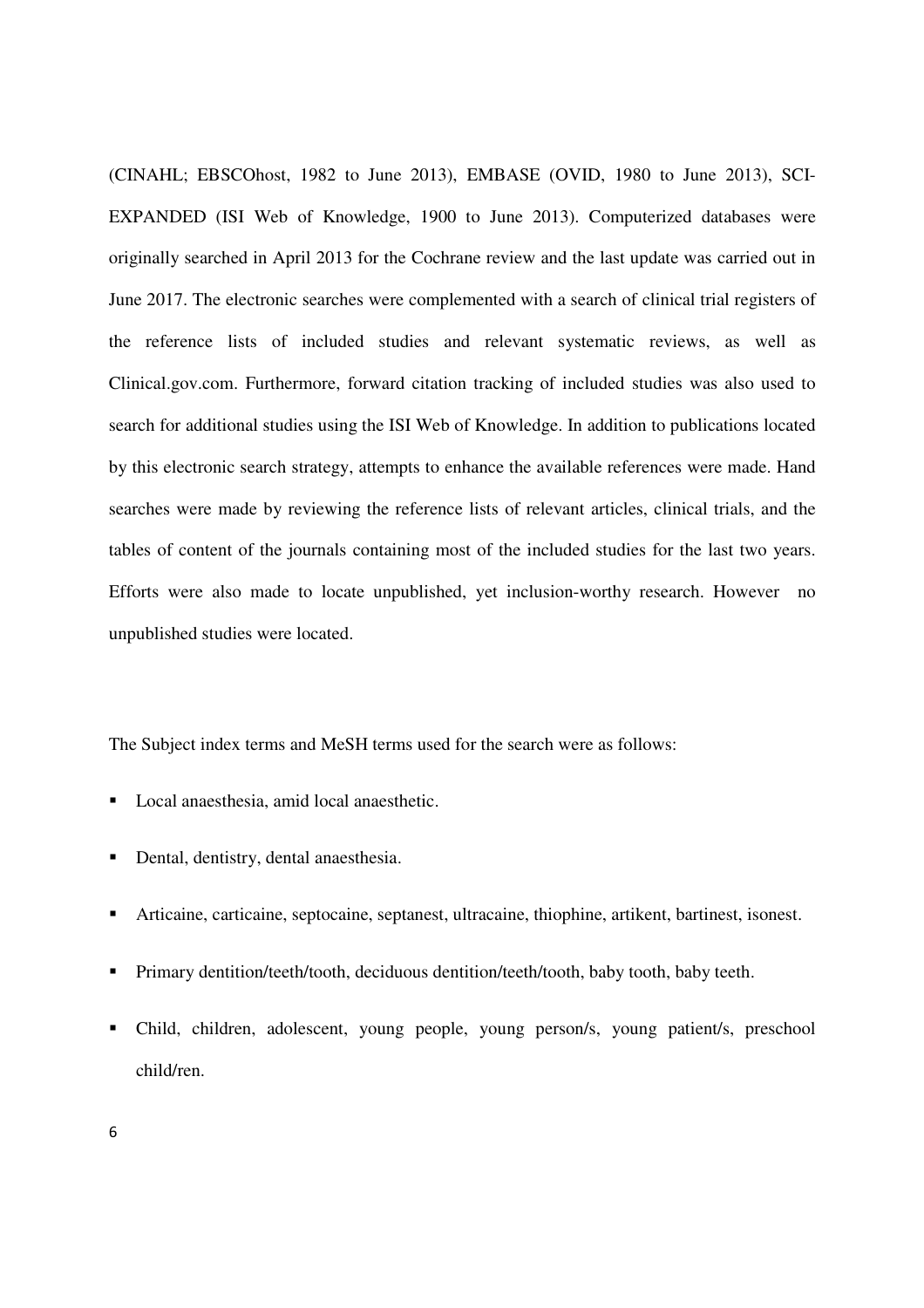- Lignocaine, lidocaine, lignospan, lignospan special, xylocaine.
- Randomized control trial, control trial, control clinical trial

A detailed systematic review protocol was developed and is available online on the international Prospective Register of Systematic Reviews (PROSPERO), which was approved and registered in the NHS Centre for Reviews and Dissemination (CRD) at the University of York (ref: CRD42013004620).

# **Data extraction and Qualitative Assessment**

A standardized data extraction proforma was utilized to capture relevant data from included studies. This was carried out by two reviewers (FA and HJT). Risk of bias assessment was applied to both study methodology and outcome measures of all included studies. The quality assessment was analyzed based on guidance suggested in Chapter 9 of the Cochrane Handbook of Systematic Reviews of Interventions 5.0.2. for assessing risk of bias of randomized controlled trials (RCTs). Two reviewers (HJT and MSD) independently evaluated the included studies. Additional input from a biostatistician (YFS) was also taken into consideration in the analysis. The risk bias evaluation was conducted based on the following domains: (1) random sequence generation, (2) allocation concealment, (3) blinding of participants and personnel, (4) blinding of outcome assessment, (5) incomplete outcome data, (6) selective reporting, and (7) other bias or potential threats to validity. Each domain was judged as 'high risk', 'unknown risk' or 'low risk'. A single trial was considered as low risk of bias if all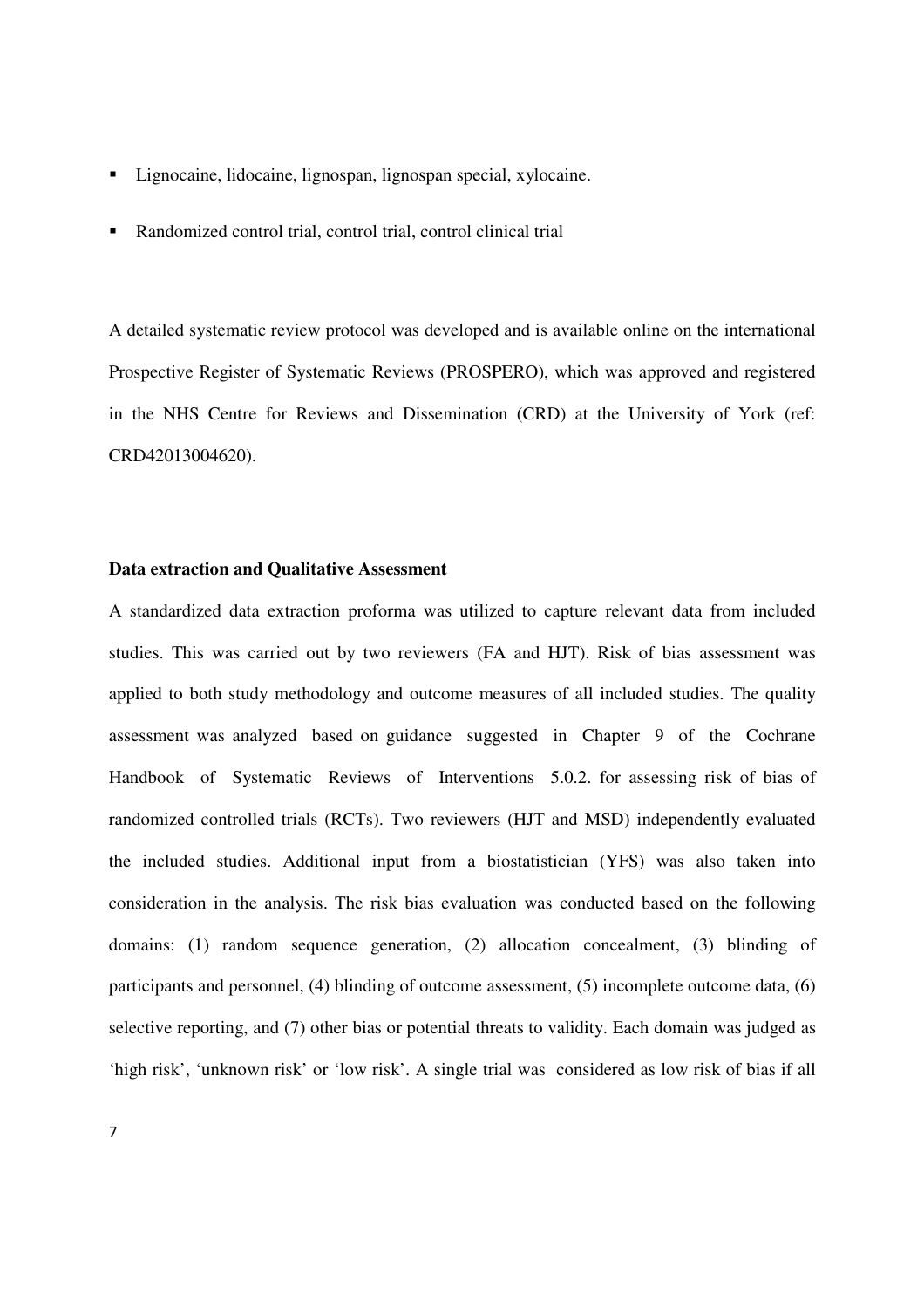the seven domains were judged as 'low risk', as 'moderate risk of bias' if any domainwas judged as 'unknown risk', or as 'high risk of bias' if any domain was judged as 'high risk of bias'. The information was collected using a standardized data collection proforma. In cases of disagreements, the overall risk of bias was resolved by consensus following discussions between the two reviewers.

## **Outcome measures and synthesis of results**

The outcomes were recorded for definition of LA success, and the goal of anaesthesia was identified, being either an evaluation of pulpal anaesthetic effect or soft tissue anaesthetic effect . The extracted data was compared according to the timing of when the pain scale was administered, namely during procedure and after procedure. If a study reported pain score after injection, the result was categorized as pain score during procedure. If a study reported pain score on separate occasions, only pain scores reported during procedure and after procedure were extracted. Any validated pain scale used was acceptable for inclusion of a trial into this review.

In studies where the standard deviation (SD) was not reported directly, it was estimated from the standard error (SE). Both SD and SE were estimated according to the methods recommended in Cochrane Handbook of Systematic Reviews for Interventions (Higgins & Green, 2011) if the outcome measure was dichotomized and frequency was reported in the article. For cross-over trials, all measurements from intervention periods and controlled periods were analysed as if the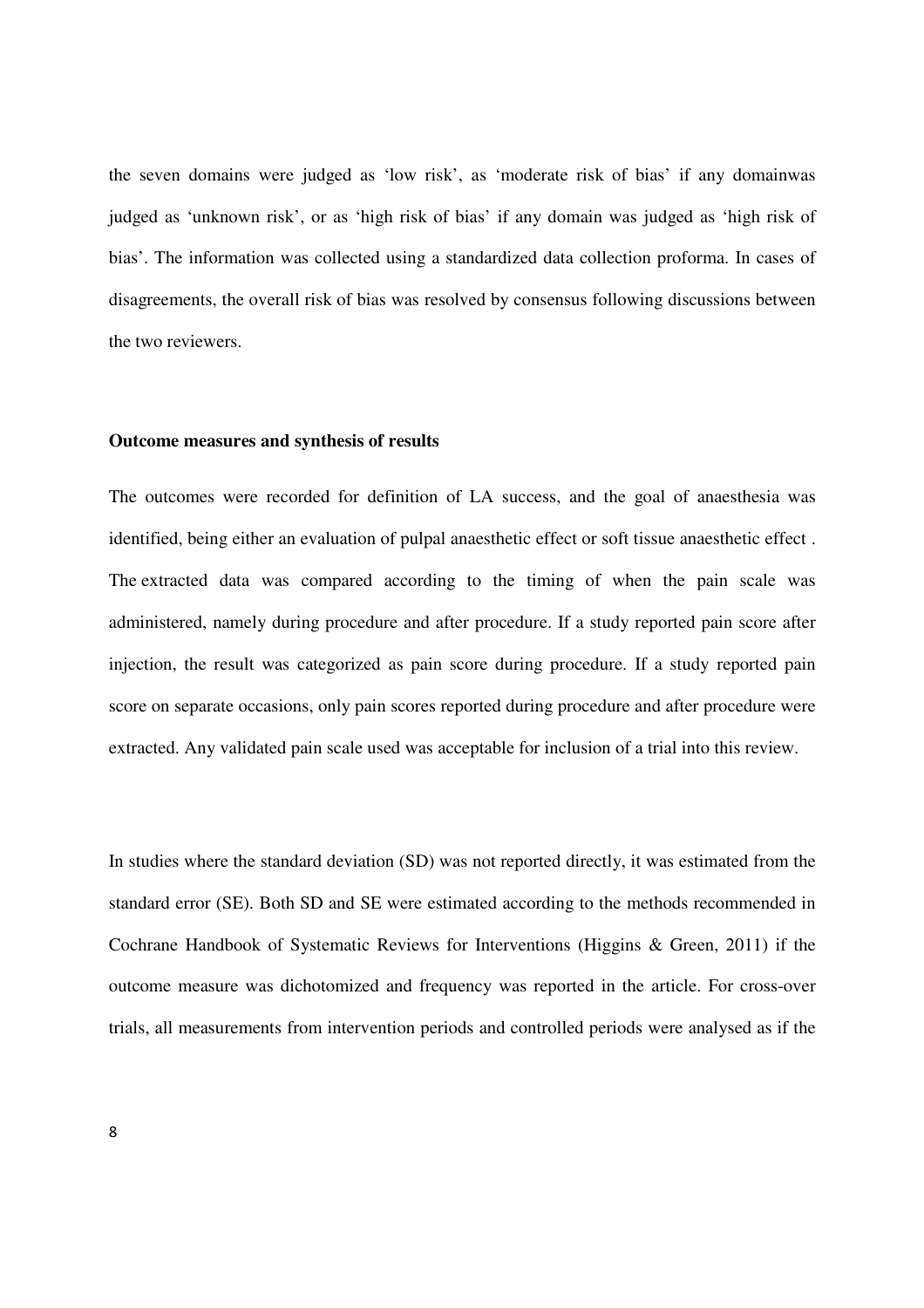trial were in a parallel group trial, which is a more conservative approach (Higgins & Green 2011).

As a variety of self-reported pain scale was reported in the selected studies, all self-reported outcomes were summarized by calculating the Hedge's g standardized difference in means and corresponding 95% confidence interval. Hedge's g standardized difference in means transformed the study results to a common scale that facilitates pooling and it incorporates a small sample bias correction factor (Bradburn et al, 1998).

Random-effects model was used in the meta-analysis. Statistical heterogeneity was assessed across the studies using both I2 statistics and Chi-square test; I2 statistics with values of 50% or greater was considered as showing substantial heterogeneity while threshold p-value < 0.1 for chi-square (Higgins & Green, 2011). All included studies were used in the primary analysis regardless of their risk of bias. In a sensitivity analysis, studies with high overall risk of bias were excluded to explore if the quality of included studies had any effect on the combined results.

## **Results**

# *Search Results*

A total of 525 articles were identified in the initial search, and a repeated search in June 2017 identified a further 5 studies. Based on the present study inclusion/exclusion criteria, 22 articles were retrieved for full text appraisal, following which 16 studies were excluded. **Table 2** shows the reasons for exclusion of these studies. A total of 6 articles met the selection criteria and were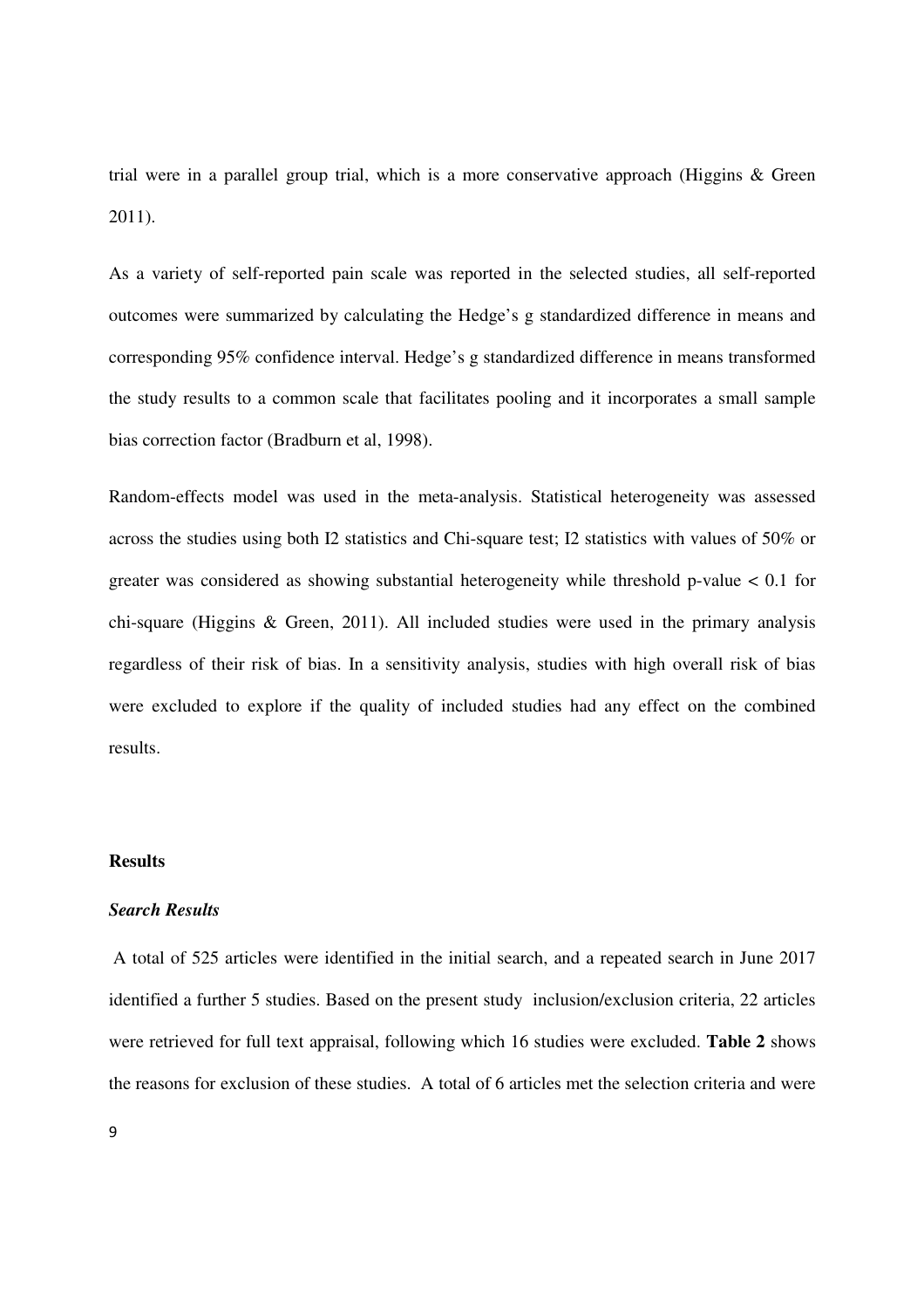included into the systematic review. The studies Malamad et al in 2000 and 2001, which were published in both the *Journal of the American Dental Association* and *Pediatric Dentistry* was found to be related to the same study population and therefore analysed as a single study. The search and screening process are detailed in the PRISMA flowchart (**Figure 1)**.

#### *Study characteristics (Table 3).*

*Design of included studies:* Two of the 6 included studies were multi-centre studies (Malamad et al 2000, Ram and Amir 2006), with the rest being conducted as single centres studies. A crossover design was utilized for 3 out of 6 studies (Ram and Amir 2006, Arrow 2012, Arali and Mytri 2015). Only 2 studies compared LA given as infiltration anaesthesia against each other, whereas 4 studies compared Inferior Dental Nerve (IDN) block and infiltration anaesthesia in the same study.

*Age range:* The age range of subjects was wide across studies (range: 5 to 16 years), with all subjects being 16 years of age and younger. The reported mean ages were variable, of which 3 studies did not report the mean ages of subjects. (Malamed et al, 2000b, Arali and Mytri 2015, Mittal et al 2015).

*Drug volumes:* The dosage and amounts of the two LA agents used were not uniform across studies. Only 2 studies compared equivalent concentrations of articaine and lidocaine (Arali and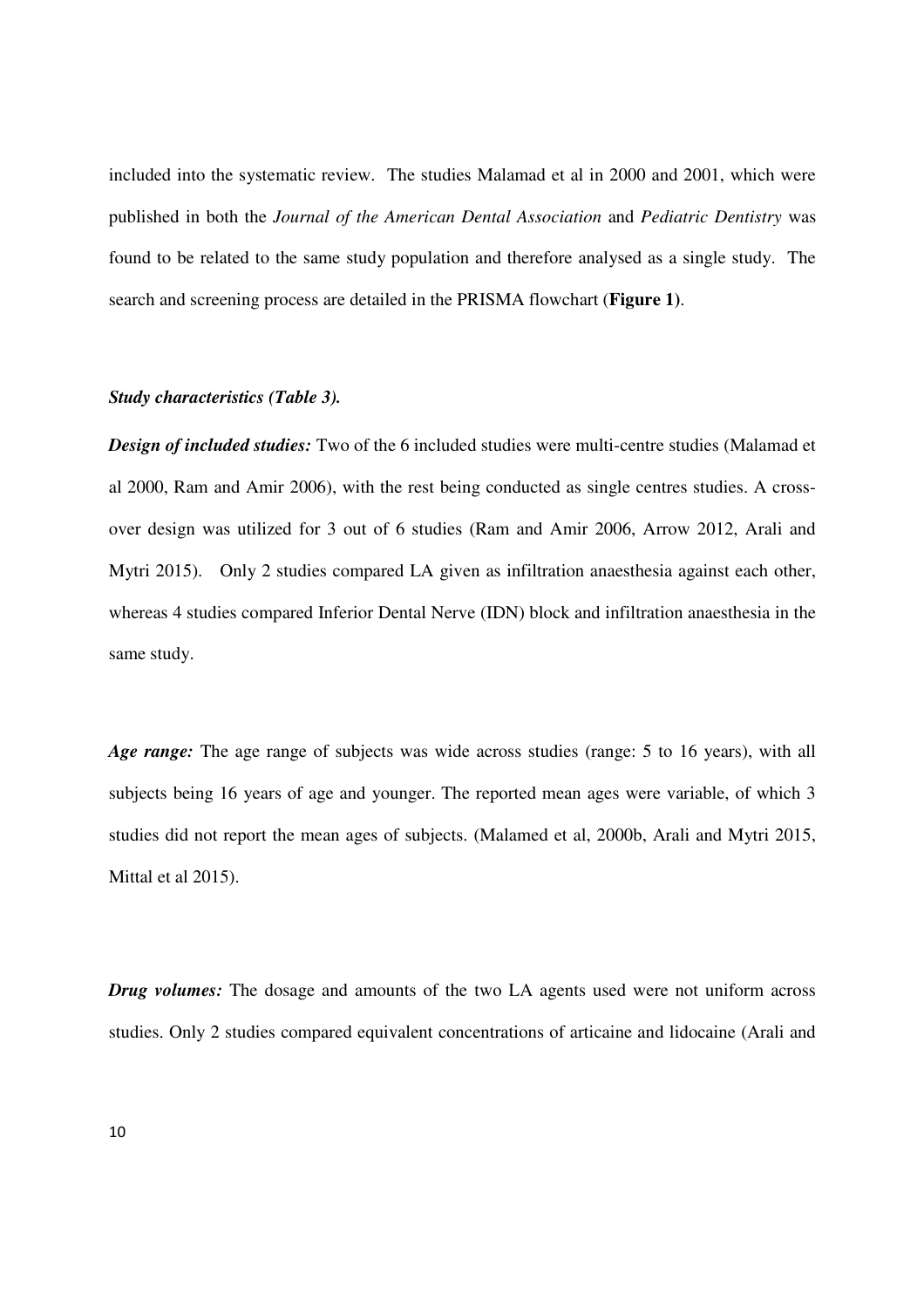Mytri 2015; Kolli et al 2017), while the others had variable amounts administered to the child in which the maximum dose was calculated per body weight.

**Treatment complexity:** Simple treatment was defined as single extraction, routine operative treatment; and complex dental treatment being multiple extractions, multiple crowns and surgical procedures. Based on this definition, only 2 studies reported rendering complex treatment (Malamad et al 2000; Ram and Amir 2006).,

# *Analysis of outcome measures*

## *Onset of anaesthesia*

All included papers compared treatment outcomes at a patient level. Only 3 studies reported evaluating onset time of anaesthesia, in which one study categorized the onset time (Ram and Amir 2006), while 2 other studies reported the mean onset time (Arrow 2012; Arali and Mytri 2015). Methods for evaluation of onset time were mostly subjective evaluations by patients, with 2 studies evaluating the onset by asking the child when the sensation of soft tissue numbness started (Ram and Amir 2006; Arrow 2012), while one paper (Arali and Mytri 2015) did not detail the method used for evaluation of anaesthesia onset. The delay in time for checking of anaesthesia onset varied between studies (from 2 minutes to 5 minutes after LA delivery).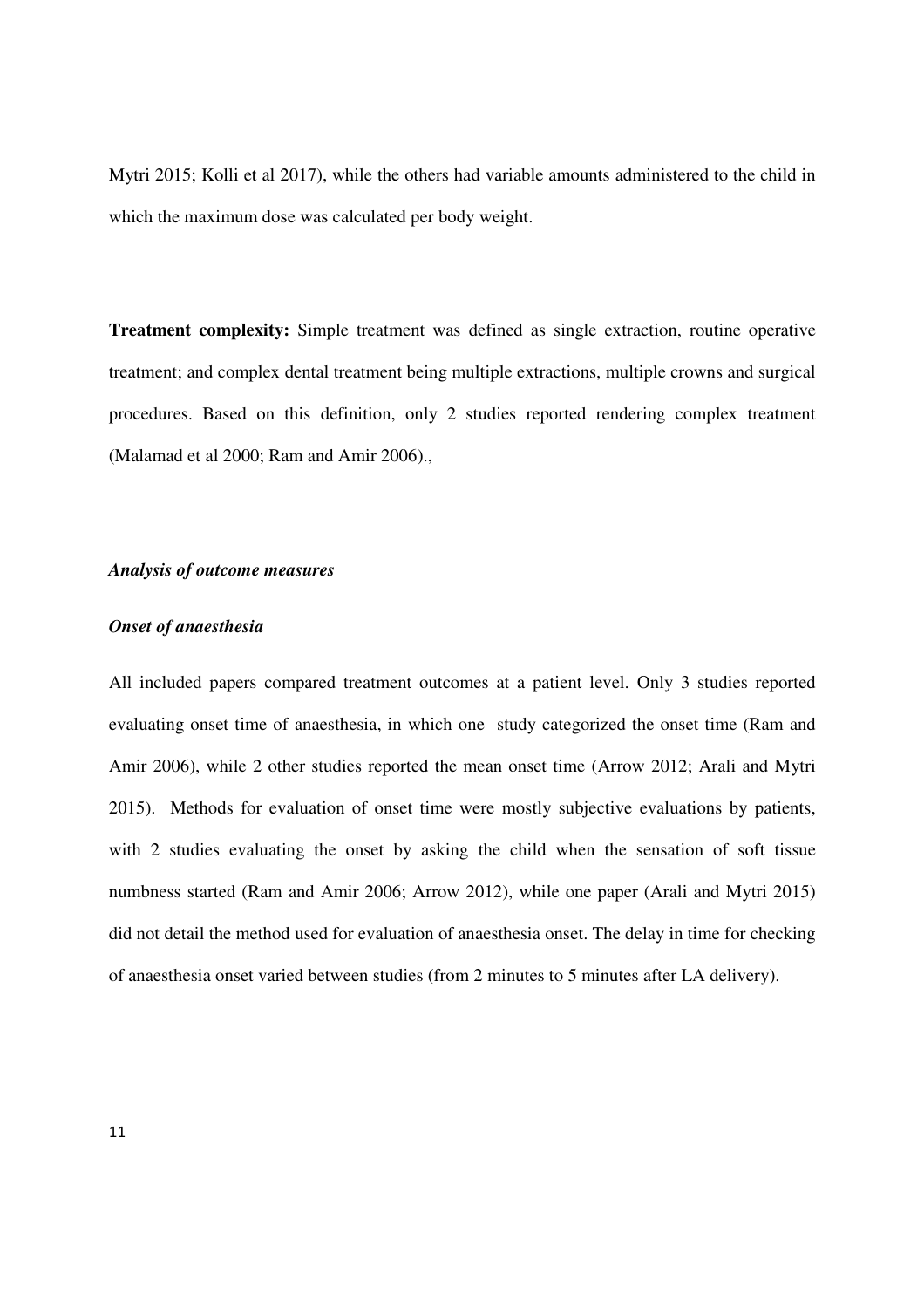## *Adverse effects*

Four out of 6 studies evaluated the occurrence of adverse events (Malamad et al 2000; Ram and Amir 2006; Arrow 2012; Kolli et al 2017). Among these, only one study (Kolli et al 2017) reported not having any adverse events. Reports of postoperative complications included lipbiting, cheek-biting, pain at injection site, tooth tenderness, and episodes of aching jaw. These reported adverse effects were elicited largely through post-operative phone calls, and were patient-reported with the help of the parents, or elicited directly from the parents. For the 3 studies that summarized minor adverse events, the following were evaluated and pooled: postprocedural pain, headache, accidental lip/soft tissue injury, need for supplemental injections etc. No significance differences were found in terms of risk of adverse events between lidnocaine and articaine (RR=1.59;  $95\% = 0.68$  to 3.73; p-value=0.281). No evidence of heterogeneity was observed (I2= $0.0\%$ ; p-value = 0.440).

## *Anaesthetic success and meta-analysis of pain ratings*

Among the studies included in the review, evaluation of anaesthetic efficacy was largely carried out in the treatment phase of the study. Only 2 studies (Ram and Amir 2006; Arali and Mytri 2015) reported on patient's pain during the injection phase.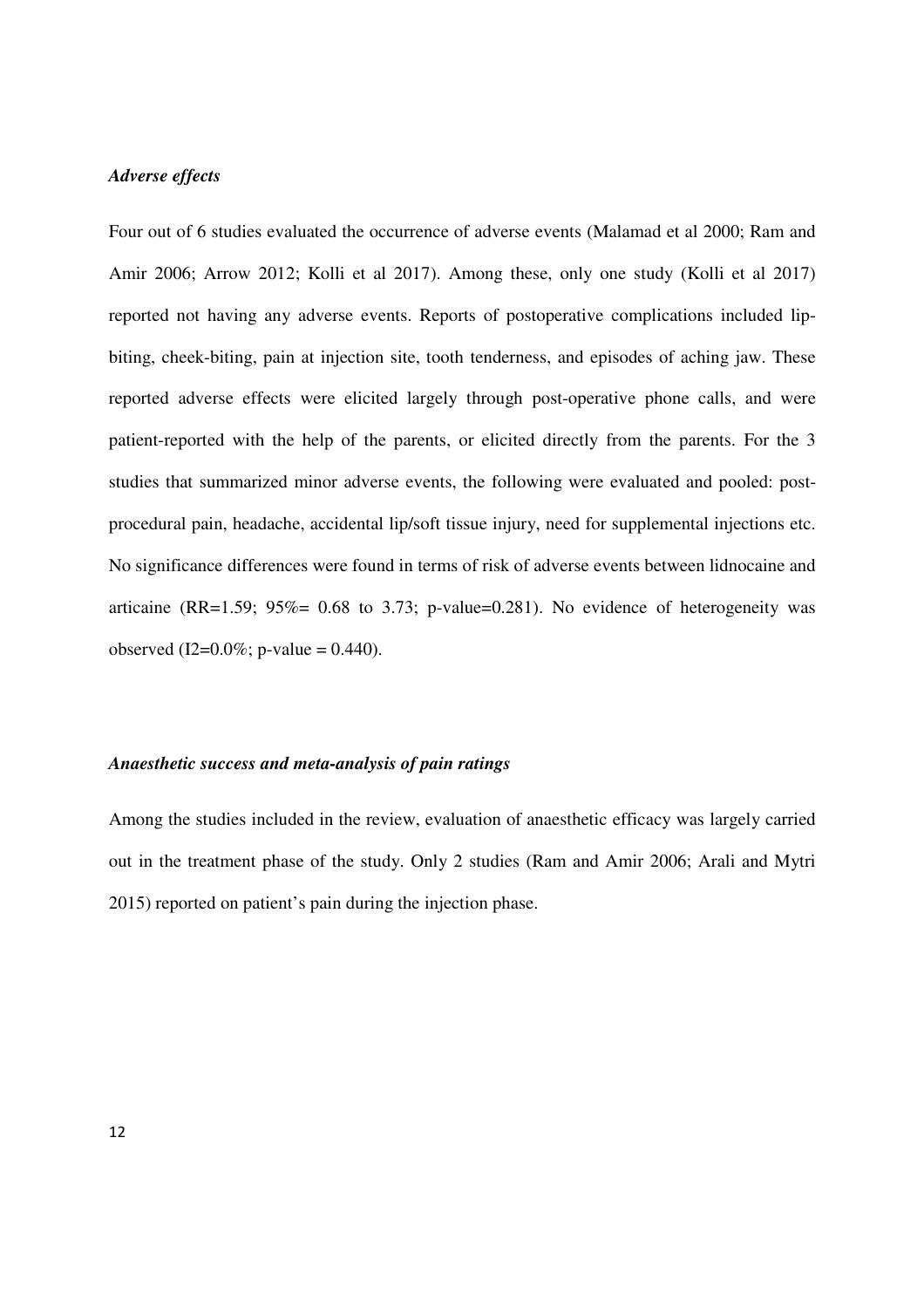#### Patient self-reported pain during procedure

Based on the data from 3 studies (Arali and Myrti 2015; Arrow 2012; Ram and Amir 2006), the Hedge's g standardized mean difference 0.06 (95%CI= -0.17 to 0.29; p-value=0.614) from the random-effects meta-analysis demonstrated no difference in self-reported pain during procedure between lidocaine and articaine. No evidence of heterogeneity was observed (I2=0.0%; p-value  $= 0.809$ ).

#### Patient self-reported pain after procedure

Based on the data from 4 studies (Kolli et al 2017; Malamed et al 2000; Mittal et al 2015; Ram and Amir 2006), the Hedge's g standardized mean difference  $0.37$  (95% CI= 0.08 to 0.67; pvalue=0.013) indicated that articaine was better than lidocaine in reducing pain intensity after procedure. No evidence of heterogeneity was observed (I2=44.1%; p-value = 0.147).

#### *Risk Bias and Quality Assessment*

Both visual inspection of funnel plot (**Figure 3**) and Egger's test suggested no publication bias was detected for self-reported pain after procedure and adverse events. However, Egger's test demonstrated likelihood of publication bias in self-reported pain during procedure (pvalue=0.015). Among the included studies, only 1 study had low risk of bias, whereas 3 studies had high risk of bias, and 2 studies had moderate/uncertain risk of bias. Therefore, the overall risk of bias across studies was deemed to be high. **Table 4** shows the risk bias summaries of evaluated categories in each included study.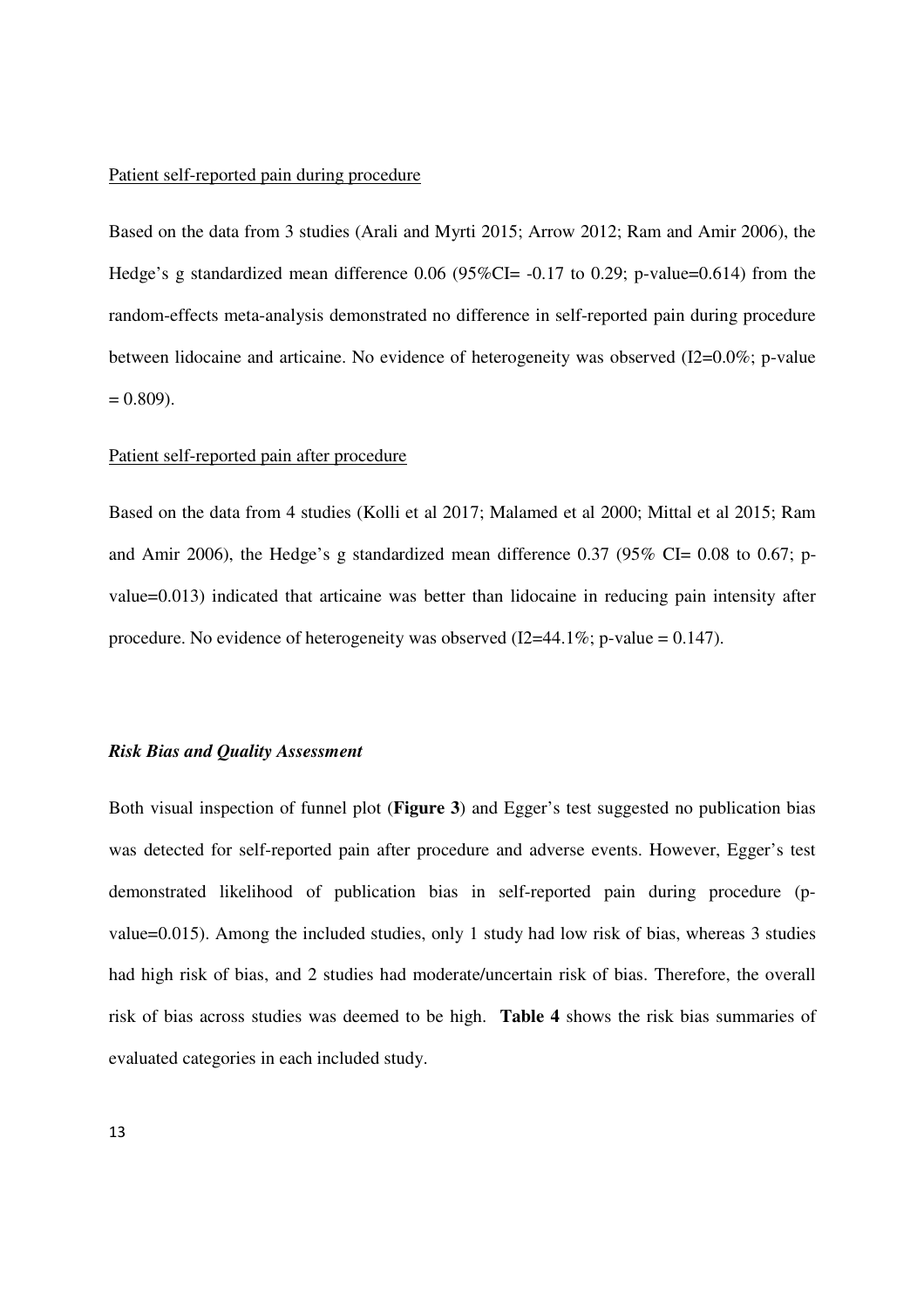## **Discussion**

Pain control is paramount in reducing fear and anxiety associated with dental procedures. As such, efficacious LA agents couple with good behaviour management skills and operator proficiency remains the backbone of anxiety control and henceforth treatment success in young paediatric patients.

#### *Comparisons of different volumes of LA*

In this review, it was found that a range of LA volumes were administered across studies. However, these volumes were compared similarly as they were considered to be clinically reasonable amounts which would produce adequate anaesthesia for the treatment procedures evaluated. Only 2 studies directly compared equivalent concentrations of articaine hydrochloride and lidocaine hydrochloride (Arali and Mytri 2015; Kolli et al 2017). Furthermore, the need for supplemental injections was evaluated in 2 studies (Ram and Amir 2006; Arali and Myrti 2015). The necessity for top up of LA solutions intra-operatively, which was not always in the same patient, was found to be required for both articaine and lidocaine treatment groups. This therefore suggests equal inability of both anaesthetic agents to achieve profound anaesthesia with the amounts given, and therefore reflecting possible inadequate LA delivered for the clinical requirement of the condition/procedure. In view of this, the volume difference between the LA delivered and the extent of its impact on individual clinical outcomes cannot reliably be determined.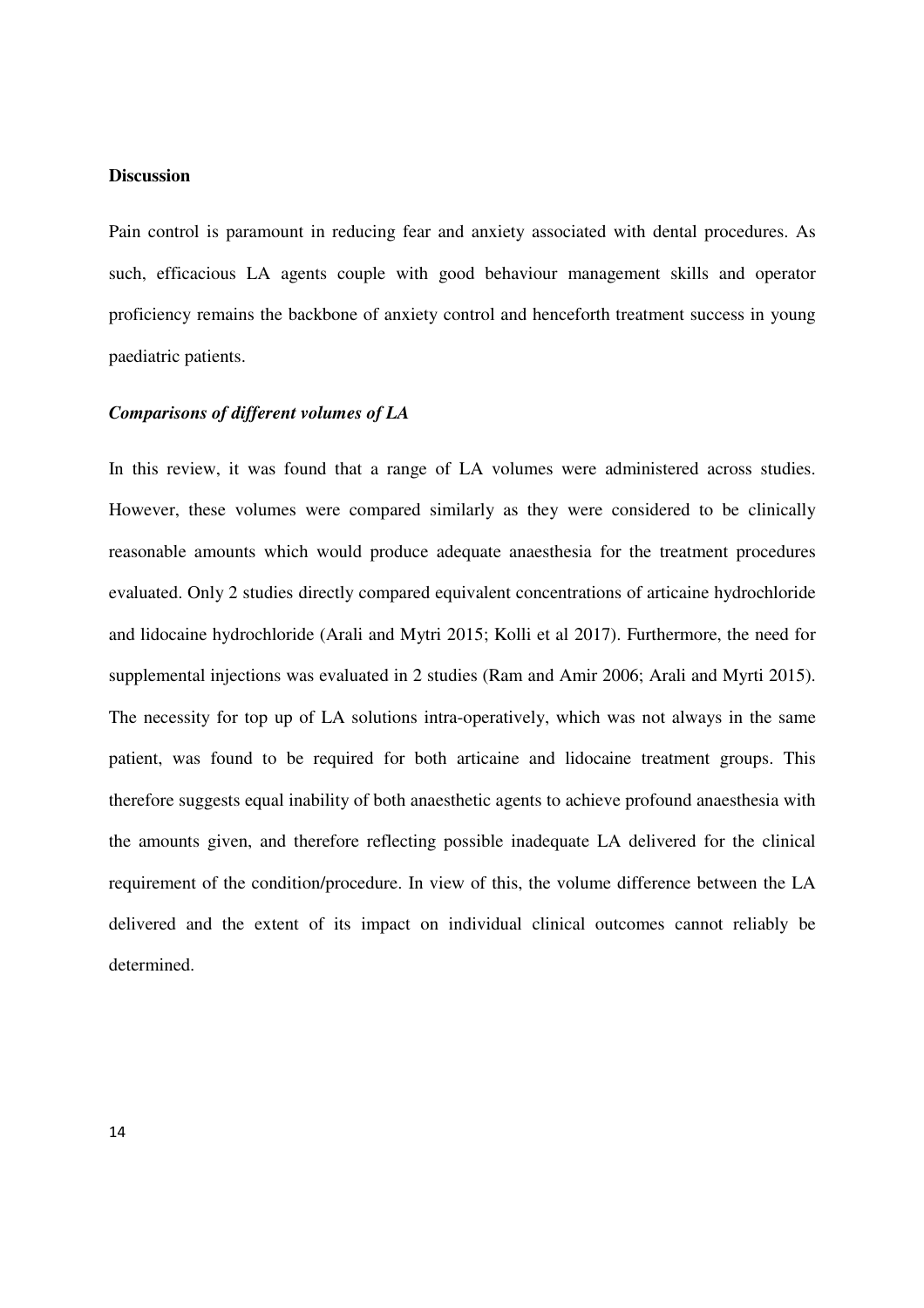#### *Anaesthetic routes of administration (IDN block versus infiltration) for delivery of LA*

Apart from comparisons of different concentrations of LAs, this review also included studies which utilized different methods for delivering LA, namely infiltration and IDN block. Additionally, the methodology for tooth selection for anaesthetic evaluation varied greatly among studies, as were the number of teeth evaluated per experimental administration. Both infiltration and block anaesthesia are the two most common methods for delivering local anaesthetic solutions in clinical dentistry (Malamed 2013), and both routes of administration were considered within the scope of this review, in which the efficacy of local anaesthetic solutions were evaluated in scenarios where it was given as a combination of both techniques, i.e. local infiltration as well as IDN block anaesthesia.

Nerve blocks have been shown to be more painful than infiltration technique due to the higher volume, longer duration of injection and penetrance of needle into multiple deeper structures (Sharaf 1997) . On the other hand, infiltration anaesthesia is perceived to be less technique sensitive, and possibly also less painful during administration. It is however interesting to note that 2 studies in this review conversely showed more crying during infiltration than block anaesthesia (Ram and Amir 2006; Arrow 2012). The study by Arrow (2012) reported a 100% clinician judgement of LA success with IDN block and 68% with infiltration, which was attributed to the level of clinical experience of the performing dentists and frequent use of the IDN block technique compared to infiltration in the treatment of mandibular posterior teeth in children. Although it can be argued that some operators will be more skilled than others at delivering IDN block to either side of the jaw, it should be noted that the extent of the effect of intra-operator variability or performance bias remains uncertain and cannot be evaluated within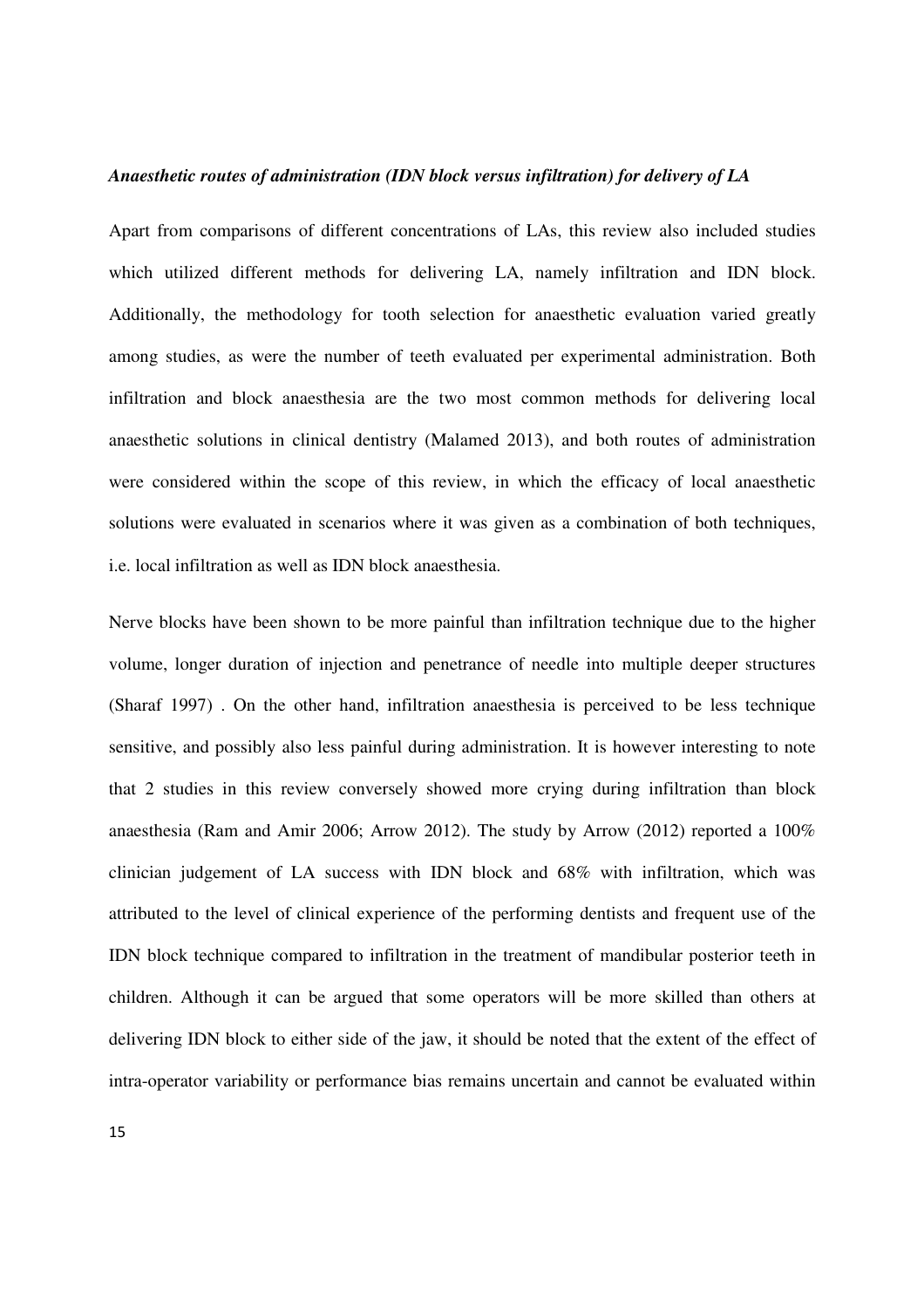the scope of this review. Moreover, it should be highlighted that majority of studies did not evaluate patients' pain perception during LA delivery, and only evaluated pain experienced during the procedure, and this would be interesting to evaluate in the design of future studies.

Noteworthy is that all studies in this review utilized infiltration for administration of articaine, with the route of administration for articaine being largely pre-determined by the fact that articaine is not recommended for use as block anaesthesia in children in some countries. Studies have shown that while infiltration anaesthesia may be successful in up to 100% of cases in the maxilla regardless of whether articaine or lignocaine is administered (Vahatalo et al 1993), this was not the same for posterior mandible, where the success rates were variable for articaine used. (ref: Kwon et al 2014). However, these studies were carried out in adults, and the results may not be applicable to children as it is believed that there is enhanced vestibule-palatal diffusion of articaine in children as the maxillary bone has yet to become sclerotic with age.

The ability of articaine to anaesthetise palatal tissues in a single buccal infiltration injection was evaluated in 2 studies (Mittal et al 2015; Kolli et al 2017). Despite delivering similar quantities of LA in both studies, the studies had contradictory outcomes with one study (Kolli et al 2017) reporting successful maxillary primary molar extractions procedures using articaine LA bypassing palatal injections, while none of the groups were found to be able to achieve adequate palatal anaesthesia with buccal infiltration in the other (Mittal et al 2015). Therefore, more future studies on the ability of articaine to achieve profound anaesthesia with buccal infiltration alone is required in order to reach a more definite conclusion on this.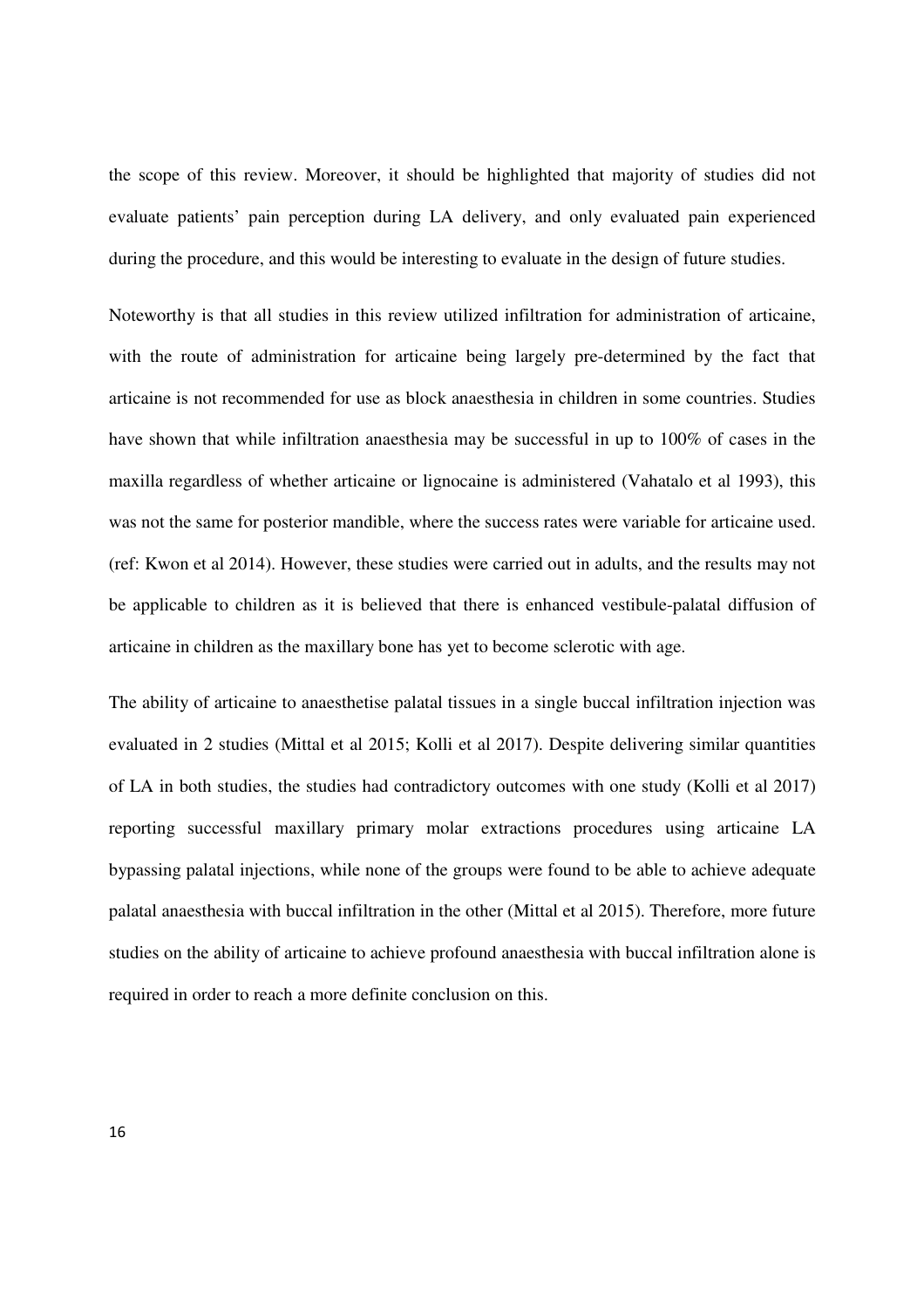#### *Adverse events*

In terms of safety and patient reported outcomes following the procedure, the meta-analysis conducted found no difference between the groups. Adverse events were reported in 4 out of 6 included studies. It should be highlighted that adverse events were not clinically verified but instead commonly self-reported by patients with the help of their parents, or by parents by means of a post-operative phone call, thus predisposing it to some degree of bias. That being said, these reported adverse events were generally minor, with no reports of paraesthesia. Although there were reports of mild allergic type reactions (e.g. rash or pruritis) among studies evaluated, more severe reactions such as oedema, urticaria, erythema and anaphylactic shocks were not reported in any of the included studies. Additionally, it would be likely that those allergic to articaine would also respond similarly to other amide based local anaesthetic agents including lignocaine (Malamad et al 2000). However, it should be noted that the children enrolled in the studies were healthy patients who are at less risk of having complications associated with local anaesthesia. Therefore it is not possible to ascertain the risk of either local anaesthetic agent on child patients with other co-morbidities.

Additionally, articaine was found to be more superior in terms of reducing pain intensity postprocedure, which remained unchanged even following sensitivity analysis in which studies with high overall risk of bias were excluded. Articaine was also found to have longer lasting effect on soft tissue numbness in some studies. Alongside this comes the concern of prolonged numbness following articaine use (Adewumi et al 2008), which can lead to other undesirable outcomes such as lip and cheek biting in children. This, while reported in some children, was neither found to be of a high number nor was it raised as a substantial concern among the included studies.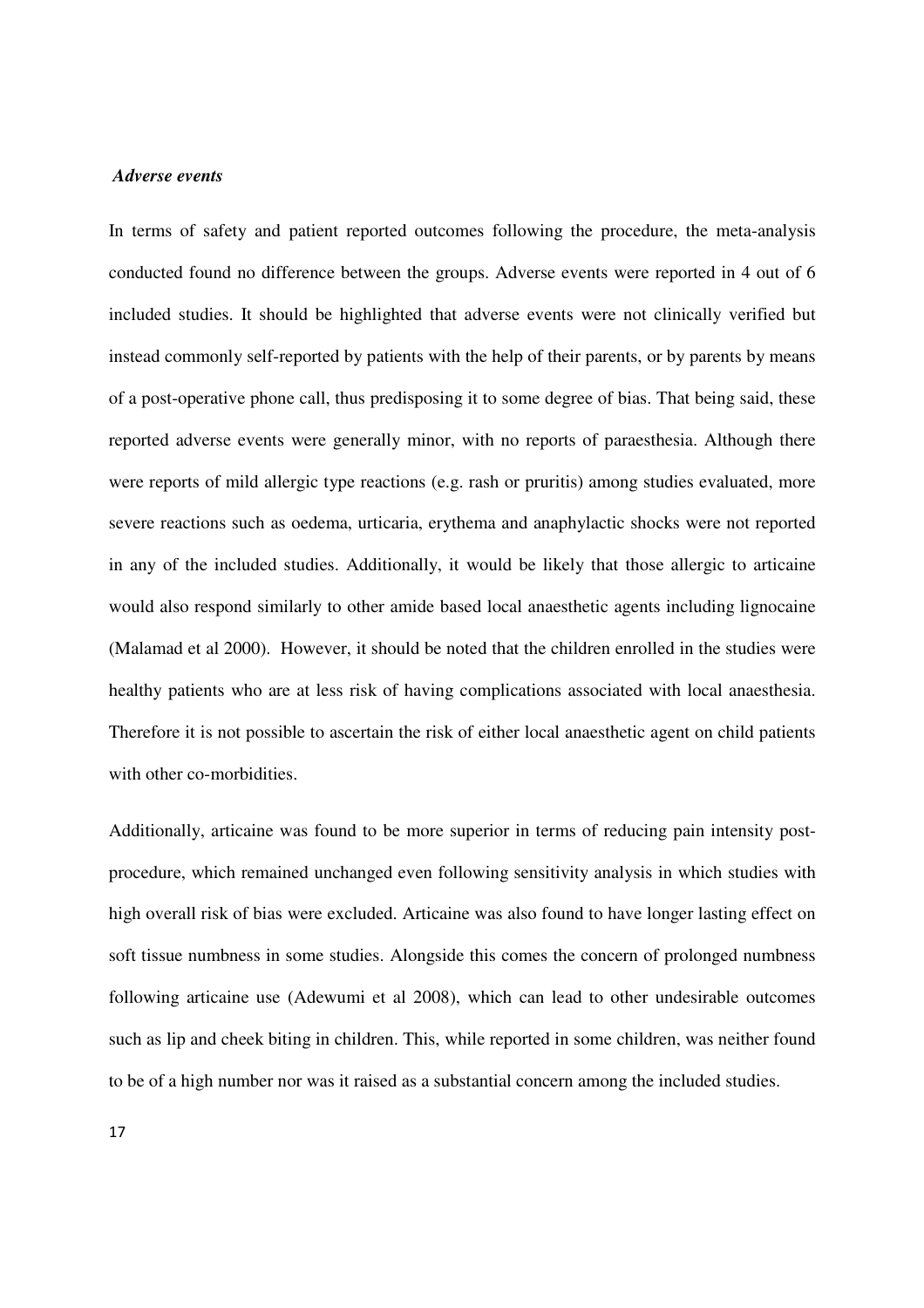#### *Study Limitations and Recommendations*

#### *Objectivity in assessing anaesthesia onset and efficacy in paediatric patients*

The main approaches for all reviewed studies in determining anaesthetic efficacy was through patient reported pain experienced during the procedure, with the patient rating pain using a pain scale instrument during dental treatments. As a variety of self-reported pain scale was reported in the selected studies, all self-reported outcomes were summarized by calculating the Hedge's g standardized difference in means and corresponding 95% confidence interval. Hedge's g standardized difference in means transformed the study results to a common scale that facilitates pooling and it incorporates a small sample bias correction factor (Bradburn et al, 1998).

Having said that, the overall reporting for local anaesthetic onset was found to be inadequately addressed in the studies included in the review. The authors were not able to analyse onset time of articaine compared with lidocaine, as only 2 studies reported onset time while 1 of the them categorized the onset time instead of reporting the mean and SD. Additionally, it was noted that onset of anaesthesia was often reported as the child's subjective report of soft tissue symptoms, and symptomatic testing of soft tissue analgesia was undertaken at a certain time point after completion of anaesthetic administration. Some studies also reported success of local analgesia being determined by clinicians using clinic-based methods, e.g. patient response and report to tactile testing for soft tissue analgesia, as well as patient report of pain following commencement of treatment. These subjective methods may not be completely reliable as presence of soft tissue anaesthesia may not be accurately reflective of having achieved profound pulpal anaesthesia, and more objective measurements methods are recommended to be undertaken instead (Palm et al 2004 ). Suggested methods in the literature for confirmation of anaesthesia include the use of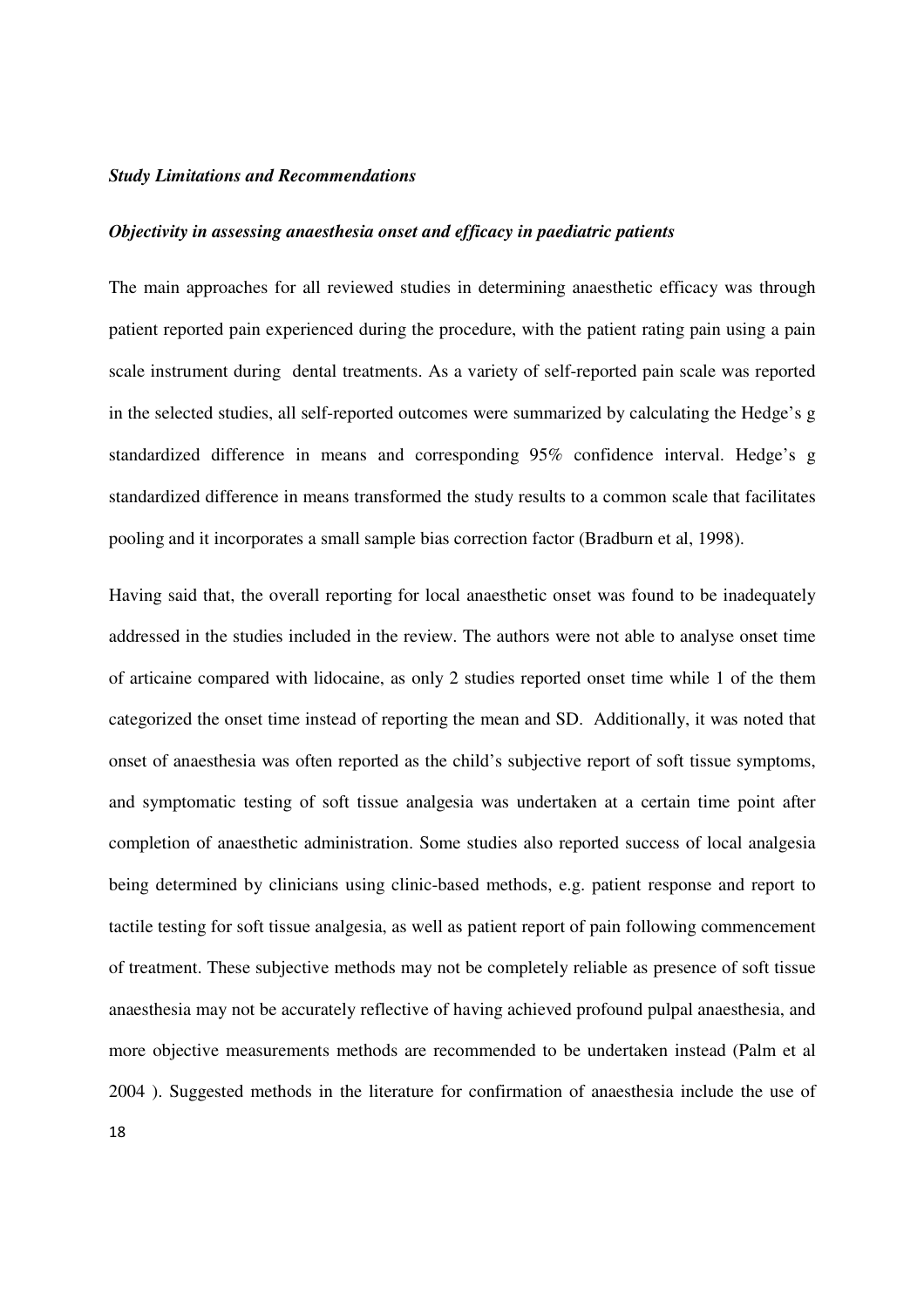Electric Pulp Tester (EPT) at 60 sec periodicities or thermal tests using cold stimuli (Hsiao-Wu et al 2007), which has been reported for use in several local anaesthesia studies but has been criticized for not being able to guarantee pulpal anaesthesia in clinical scenarios such as irreversible pulpitis (Cooley et al, 1984). Future studies should therefore look into more objective methods for assessment of anaesthesia onset in their study designs.

#### *Overall validity of results*

The main aim of this systematic review was to provide a comprehensive and current overview of the available evidence on the efficacy of local anaesthetic solutions (lidocaine /articaine) used for local anaesthesia in children's clinical dentistry. The internal validity of an RCT is strongly related to reporting of adequate methodology for random allocation, blinding, allocation concealment and patient follow-up. It has been shown that trials with poor or inadequately reported methodology tend to exaggerate treatment effects (Schultz et al. 1995). Extensive efforts were made to identify all relevant and comparable clinical studies in order to completely investigate, compare and draw conclusions on these two anaesthetic agents. Despite this, inconsistencies in methodology and outcome measures with potentially high sources of bias were observed among majority of the 6 included studies.

Although it was noted that 3 out of 6 studies had attempted to reduce inter-operator variability by having a single operator administer the local anaesthesia for all patients enrolled in the study (Arali and Myrti 2015, Mittal et al 2015, Kolli et al 2017), the possibility of potential effects of clinical heterogeneity within and between studies cannot be fully excluded, nor avoided in a review of this nature. Finally, the authors found substantial heterogeneity in the reporting of outcomes among studies, which has made comparison and synthesis of outcomes difficult. This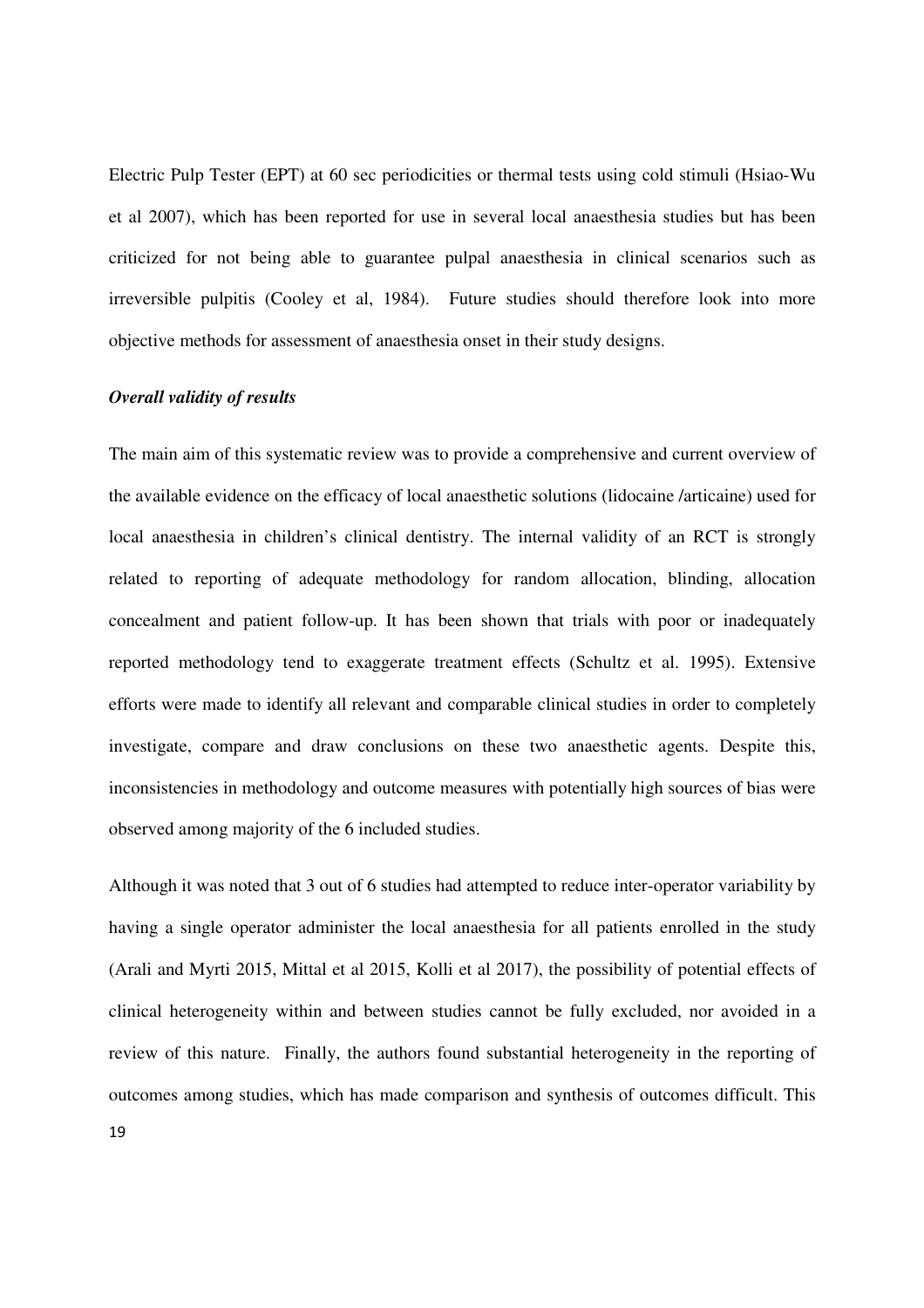review calls for more rigorous methodologies to be employed in the design and execution of future clinical trials and better standardization of reporting outcomes and in order to achieve better-quality comparability between studies.

# **Conclusions:**

1. Considering the present findings, the quality of RCTs which were included in this review was generally inadequate with high risk of bias.

2. Both articaine as infiltration and lidocaine IAD nerve blocks presented the same efficacy when used for routine dental treatments.

3. There was no difference between patient self-reported pain between articaine and lidocaine during treatment procedures. However, patients reported less pain post-procedure following articaine injections, but the difference was not statistically significant.

4. There was no difference in the occurrence of adverse events between articaine and lidocaine injections following treatment in paediatric patients.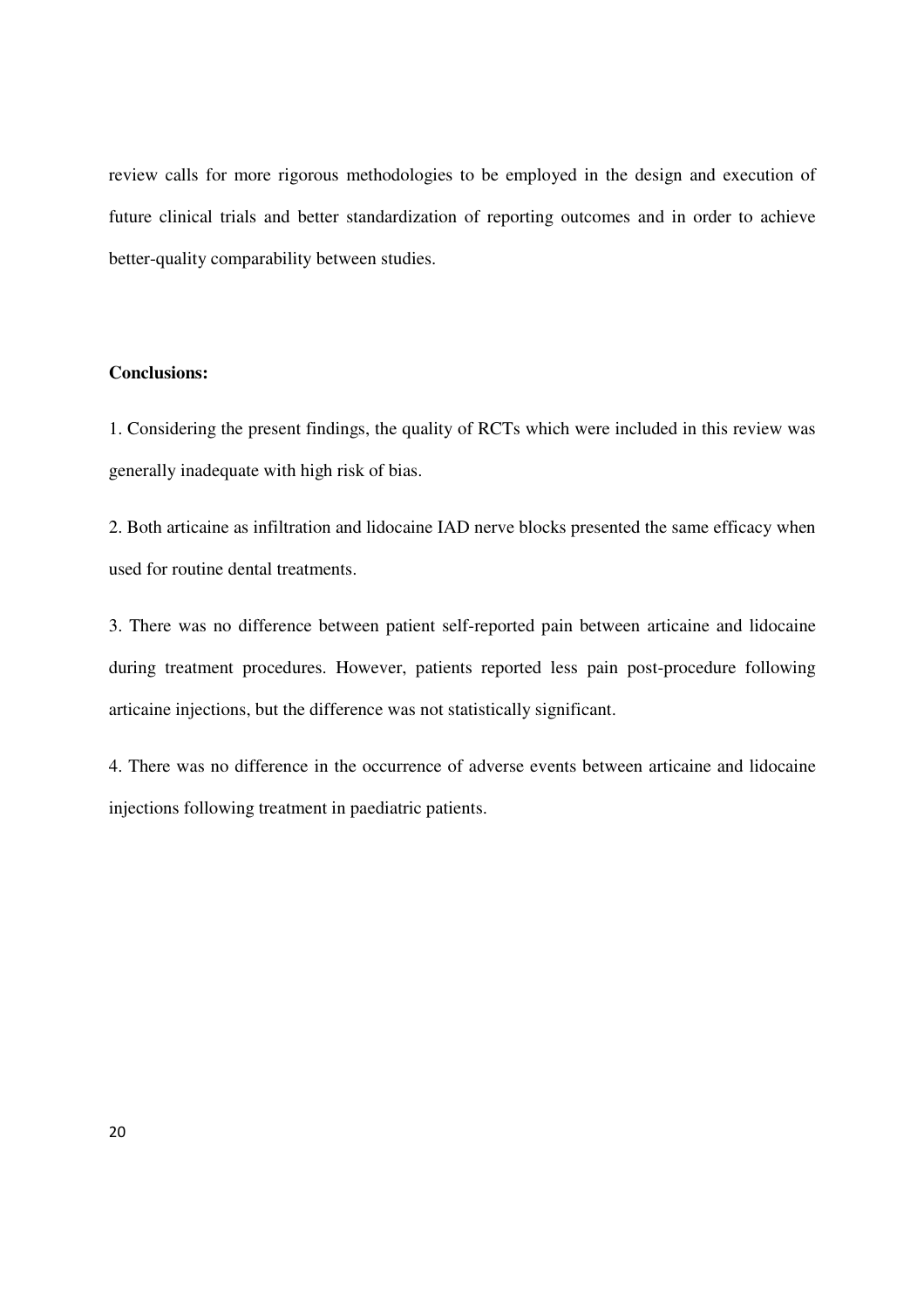## **References**

- 1. Abdulwahab M, Boynes S, Moore P. The efficacy of six local anaesthetic formulations used for posterior mandibular buccal infiltration anaesthesia. J Am Dent Assoc 2009;140:1018–1024.
- 2. Adewumi A, Hall M, Guelmann M. Riley J. The Incidence of Adverse Reactions Following 4% Septocaine (Articaine) in Children. J Pediatr Dent 2008;30(5):424-8
- 3. Arrow PA. Comparison of articaine 4% and lignocaine 2% in block and infiltration analgesia in children. Aust Dent Journal 2012;57:325-333.
- 4. Brandt RG, Anderson PF, McDonald NJ, Sohn W, Peters MC. The pulpal analgesia efficacy of articaine versus lignocaine in dentistry: A meta-analysis. J Am Dent Assoc 2011;42:493-504.
- 5. Costa CG, Tortamano IP, Rocha RG, Francischone CE, Tortamano N. Onset and duration periods of articaine and lidocaine on maxillary infiltration. Quintessence Int 2005;36:197–201.
- 6. Donaldson D, James-Perdok L, Craig BJ, Derkson GD, Richardson AS. A comparison of Ultracaine DS (articaine HCl) and Citanest forte (prilocaine HCl) in maxillary infiltration and mandibular nerve block. J Can Dent Assoc 1987;53:38–42.
- 7. Dudkiewicz A, Schwartz S, Laliberté R. Effectiveness of mandibular infiltration anaesthesia in children using the local anaesthetic Ultracaine (articaine hydrochloride). J Can Dent Assoc 1987;1:29-31.
- 8. Higgins JPT, Green S. Assessing risk of bias in included studies. In: Higgins JPT, Altman DG, editor. Cochrane Handbook for Systematic Reviews of Interventions. 5.1.0 Version Chichester: John Wiley & Sons. pp. 182–234. J Endod 2011;31:265–70.

21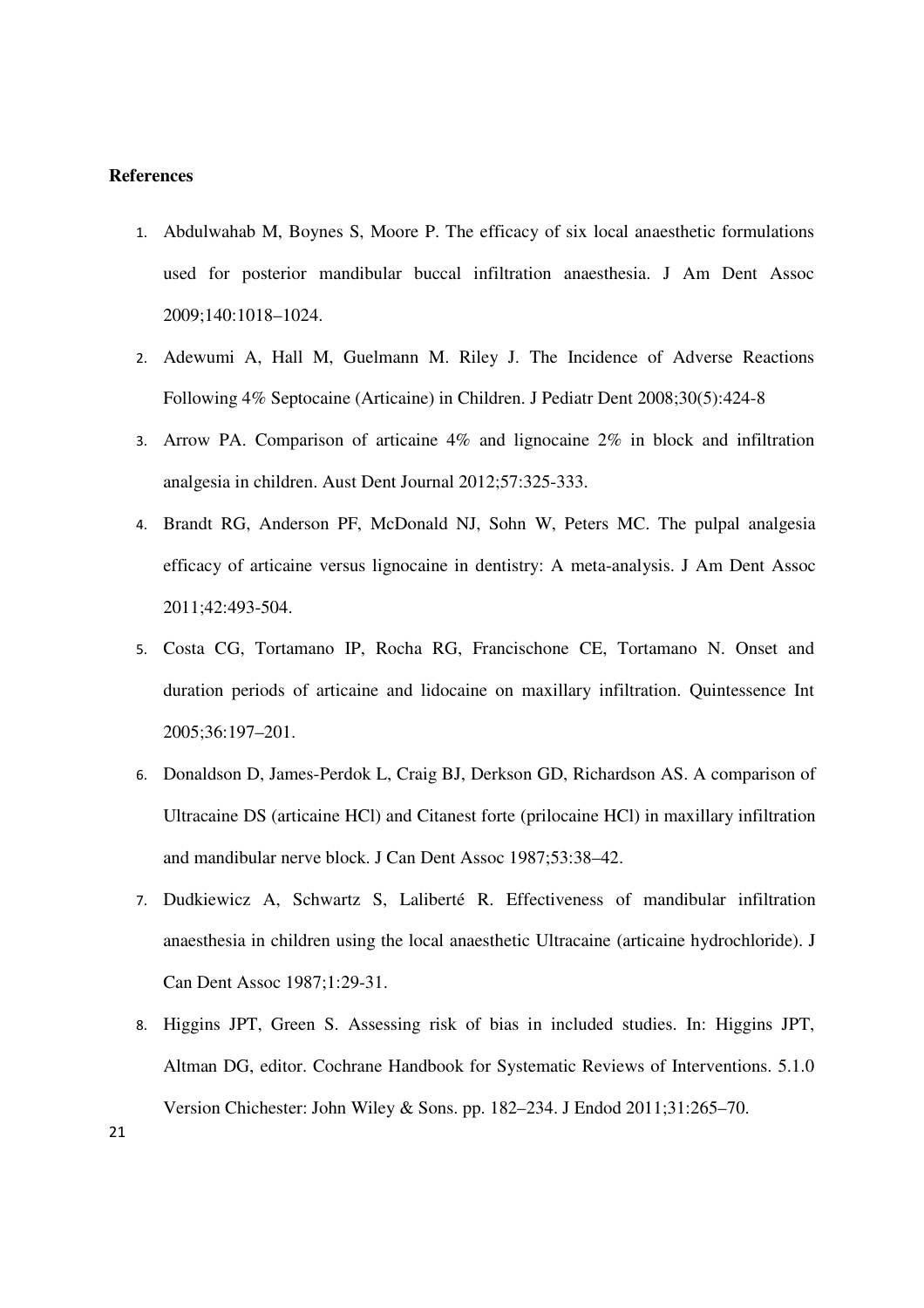- 9. Katyal V. The efficacy and safety of articaine versus lignocaine in dental treatments: a meta-analysis. J Dent 2010;38:307–317.
- 10. Malamed SF, Gagnon S, Leblanc D. A comparison between articaine HCl and lidocaine HCl in pediatric dental patients. Pediatr Dent J 2000a;22: 307–11.
- 11. Malamed SF, Gagnon S, Leblanc D. Articaine hydrochloride: a study of the safety of a new amide local anesthetic. J Am Dent Assoc 2001;132: 177–85.
- 12. Malamed SF, Gagnon S, Leblanc D. Efficacy of articaine: a new amide local anesthetic. J Am Dent Assoc 2000b;131:635-42.
- 13. Malamed SF. Handbook of Local Anesthesia. 6<sup>th</sup> ed. St. Louis, Mosby Year Book; 2013.
- 14. Martin M, Nusstein J, Drum M. Anesthetic efficacy of 1.8 mL versus 3.6 mL of 4% articaine with 1:100,000 epinephrine as a primary buccal infiltration of the mandibular first molar. J Endod 2011;37:588–592.
- 15. Matthews R, Drum M, Reader A, Nusstein J, Beck M. Articaine for supplemental buccal mandibular infiltration anaesthesia in patients with irreversible pulpitis when the inferior alveolar nerve block fails. J Endod 2009;35:343-346.
- 16. McDonald RE, Avery DR, Dean J. Local anaesthesia for the child and adolescent. In: McDonald RE., Avery DR., eds. Dentistry for the child and adolescent. 9th edition, Chapter.13, St. Louis: Mosby; 2011.
- 17. McEntire M, Nusstein J, Drum M. Anesthetic efficacy of 4% articaine with1:100,000 epinephrine versus 4% articaine with 1:200,000 epinephrine as a primary buccal infiltration in the mandibular first molar. J Endod 2011;37:450-4.
- 18. Mikesell P, Nusstein J, Reader A, Beck M, Weaver J. 2005. A comparison of articaine and lidocaine for inferior alveolar nerve blocks. J Endod 2005;31: 265–70.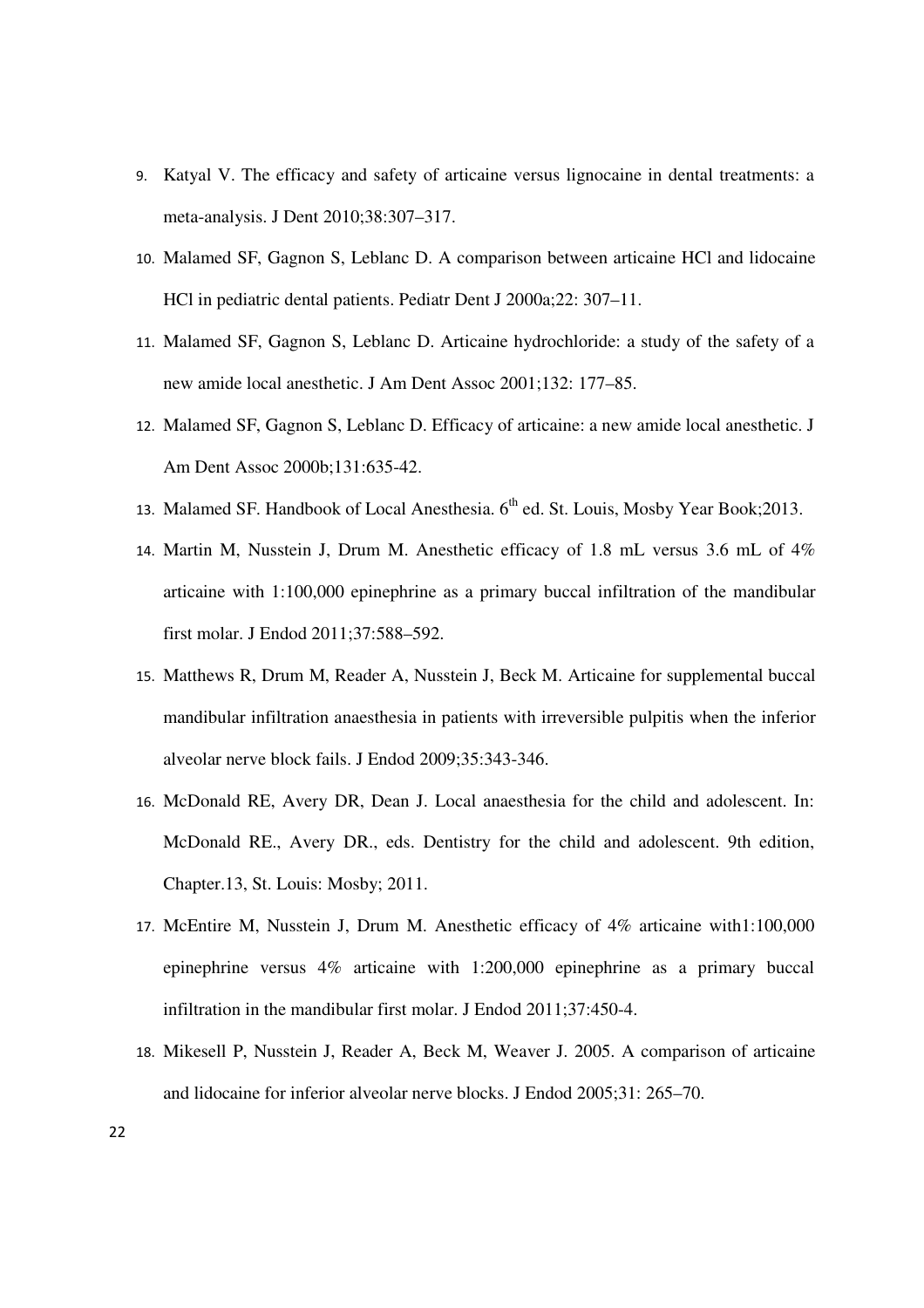- 19. Moher D, Liberati A, Tezlaff J, Altman DG, PRISMA Group. Preferred reporting items for systematic reviews and meta-analysis: the PRISMA statement. J Clin Epidemiol 2009;62:1006-12.
- 20. Moher D, Pham B, Jones A, Jones A, Cook D, Jadad A, Moher M, Tugwell P, Klassen, T. Does quality of reports of randomised trials affect estimates of intervention efficacy reported in meta-analyses. Lancet 1998;352:609–13.
- 21. Moore PA, Boynes SG, Hersh EV. Dental anesthesia using 4% articaine 1:200,000 epinephrine: two controlled clinical trials. J Am Dent Assoc 2006;137(11):1572–1581.
- 22. Needleman IG. A guide to systematic reviews. J Clin Periodontol 2002;29(Suppl. 3):6–9.
- 23. Nuzum FM, Drum M, Nusstein J. Anaesthetic efficacy of articaine for combination labial plus lingual infiltrations versus labial infiltration in the mandibular lateral incisor. J Endod 2010;36:952– 956.
- 24. Odabas ME, Cinar C, Deveci C, Alacam A. Comparison of the anesthetic efficacy of Articaine and Mepivacaine in Pediatric Patients: A Randomized Double blind study. J Pediatr Dent 2012;34: 42-45.
- 25. Oliveira PC, Volpato MC, Ramacciato JC, Ranali J. Articaine and lignocaine efficiency in infiltration anaesthesia: a pilot study. Br Dent J 2004;197:45–46
- 26. Pabst L, Nusstein J, Drum M. The efficacy of a repeated buccal infiltration of articaine in prolonging duration of pulpal anaesthesia in the mandibular first molar. Anesth Prog 2009;56:128–34.
- 27. Paxton KR, Dawson DV, Hill JR. Articaine hydrochloride and epinephrine concentration: a meta-analysis. J Dent Res 2009;88(Spec Iss A):280.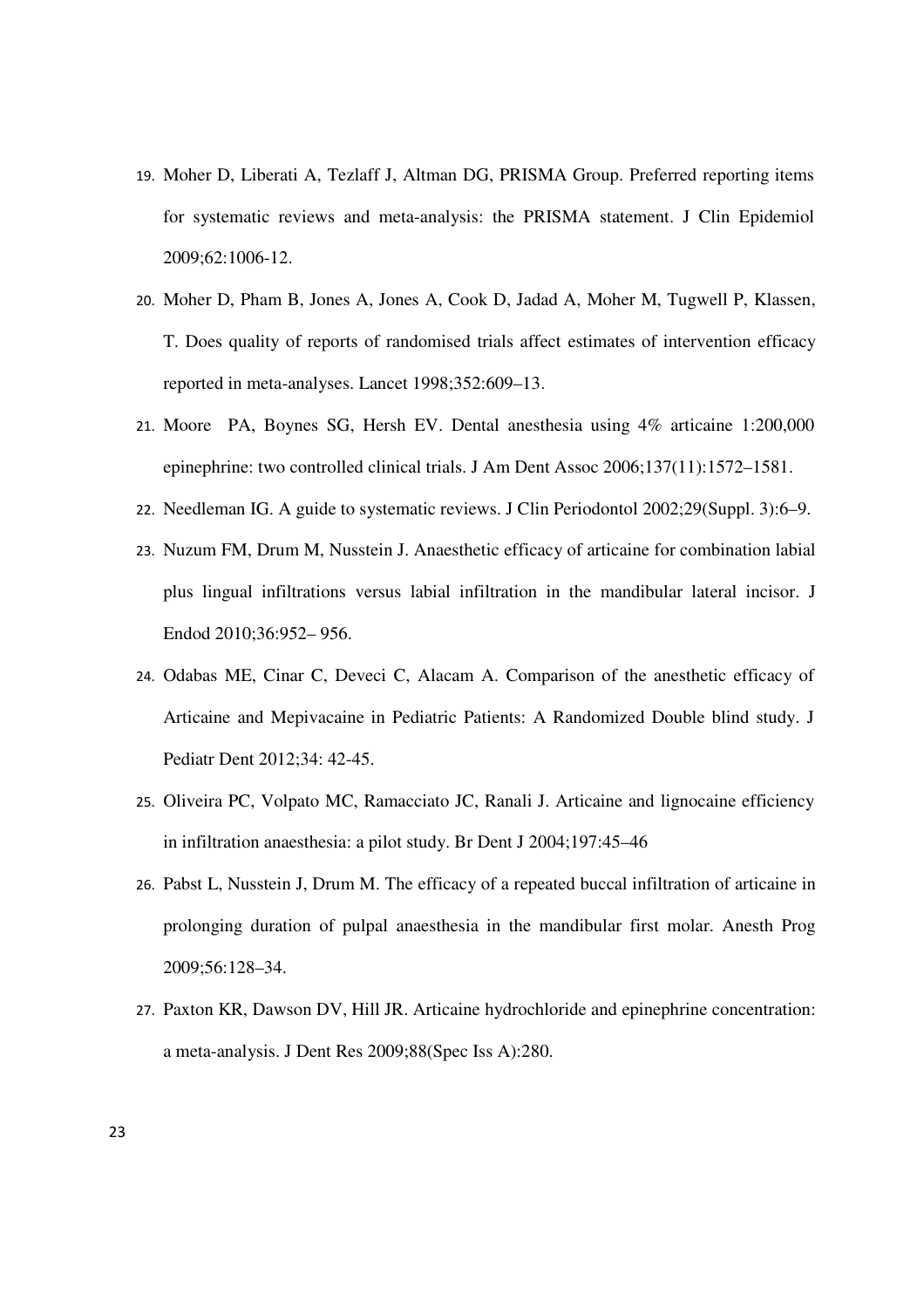- 28. Ram D, Amir E. Comparison of articaine 4% and lidocaine 2% in paediatric dental patients. Int J Paediatr Dent 2006;16:252-6.
- 29. Robertson D, Nusstein J, Reader A, Beck M, McCartney M. The anesthetic efficacy of articaine in buccal infiltration of mandibular posterior teeth. J Am Dent Assoc 2007;138:1104– 1112.
- 30. Schardt C, Adams MB, Owens T, Keitz S, Fontelo P. Utilization of the PICO framework to improve searching PubMed for clinical questions. BMC Med Inform Decis Mak 2007;7(16)10:1186-1472.
- 31. Schulz KF, Chalmers I, Hayes RJ, Altman DG. Empirical evidence of bias. Dimensions of methodological quality associated with estimates of treatment effects in controlled trials. JAMA 1995;273:408-412.
- 32. Sierra-Rebolledo A, Delgado-Molina E, Berini-Aytis L, Gay-Escorda C. Comparative study of the anesthetic efficacy of 4% articaine versus 2% lidocaine in inferior alveolar nerve block during surgical extraction of impacted lower third molars. Med Oral Patol Oral Cir Bucal 2007;12:139–144.
- 33. Sjogren P, Halling A. Quality of reporting randomised clinical trials in dental and medical research. Br Dent J 2002;192:100-3.
- 34. Tofoli RG, Ramacciato JC, de Oliveria PC, Volpato MC, Groppo FC, Ranali J. Comparison of effectiveness of 4% Articaine associated with 1:100000 or 1:200000 epinephrine in inferior alveolar nerve block. Anesth Prog 2003;50:164–168.
- 35. Tortamano IP, Siviero M, Costa CG, Buscariolo IA, Armonia PL. A comparison of the anesthetic efficacy of articaine and lidocaine in patients with irreversible pulpitis. J Endod 2009;35:165–168.